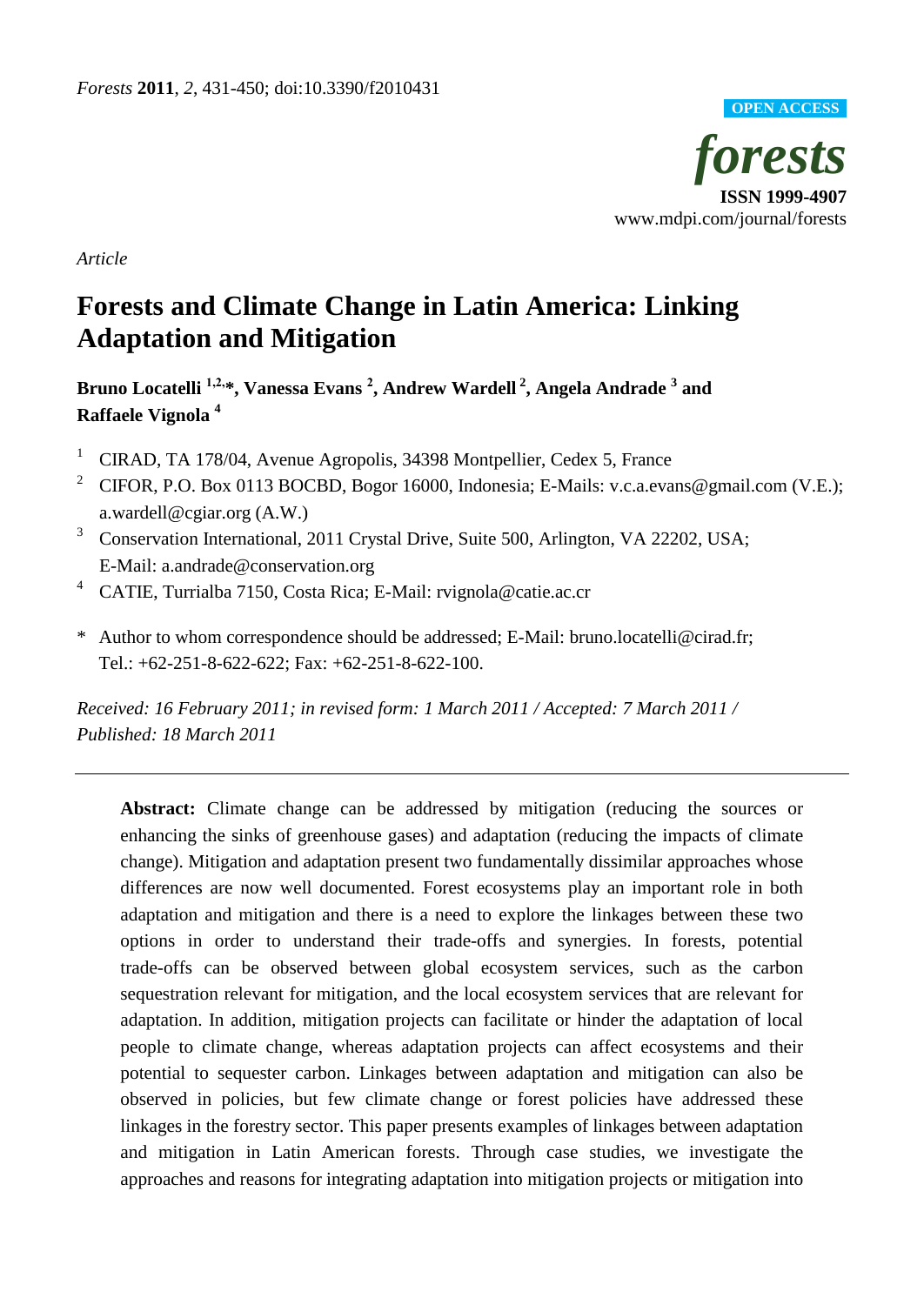adaptation projects. We also analyze the opportunities for mainstreaming adaptation–mitigation linkages into forest or climate change policies.

**Keywords:** climate change; ecosystem-based adaptation; carbon; ecosystem services; livelihoods; forest policies; REDD+; CDM

## **1. Introduction**

Scientists and policymakers can consider two options for addressing climate change: mitigation, which refers to reducing the sources or enhancing the sinks of greenhouse gases (GHGs), and adaptation, which refers to responding to the effects of climate change [1]. Mitigation and adaptation are two fundamentally dissimilar approaches and present well-documented differences [2,3]. With both these strategies being implemented across Latin America, it is necessary to explore the relationships between them, especially potential synergies or trade-offs, and interactions with development plans and institutions in order to maximize their efficiency [2-6].

Forests play an important role in both adaptation and mitigation, as they provide local ecosystem services relevant for adaptation as well as the global ecosystem service of carbon sequestration, relevant for mitigation. Consequently, just as there are synergies and trade-offs between global and local ecosystem services, there are synergies and trade-offs between mitigation and adaptation in forestry projects: mitigation projects can facilitate or hinder local people's efforts to adapt to climate change, and adaptation projects can affect ecosystems and their potential to sequester carbon [7]. In Latin America, some mitigation projects have demonstrated positive impacts on community adaptation, and some adaptation projects have resulted in an increase in carbon stocks. Nevertheless, no project has exploited these synergies fully. Furthermore, few climate change or forest policies in Latin America have addressed the linkages between adaptation and mitigation in the forestry sector.

In this paper, we examine climate change adaptation and mitigation in the context of tropical forests. We explore linkages between climate change mitigation and adaptation in ecosystems, projects and policies. Case studies from selected Latin American countries illustrate our points.

#### **2. Adaptation and Mitigation in Forests**

#### *2.1. Differences and Similarities between Adaptation and Mitigation*

Adaptation and mitigation present some notable differences (Table 1). Because of the short-term and local effects of adaptation on livelihoods and development, national or local policymakers tend to view adaptation as more legitimate [8]. Without international negotiations, binding agreements or financial incentives, it is very unlikely that these policymakers would invest in mitigation. At the international scale, by contrast, policies have primarily focused on mitigation, in part because of a taboo on adaptation: the need for adaptation has been perceived as a failure of mitigation or a way to weaken mitigation efforts [9].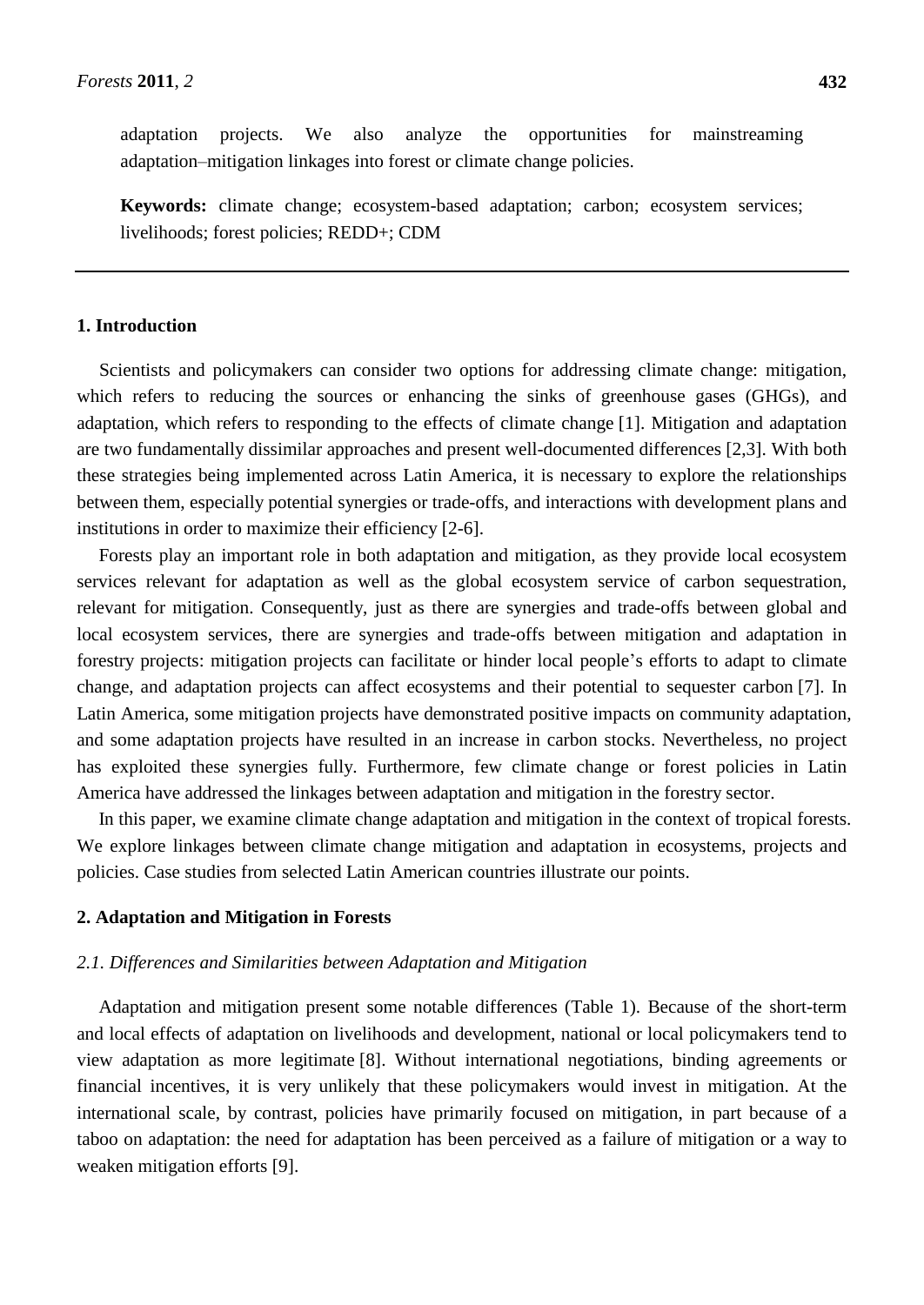|                  | <b>Mitigation</b>                                                                                        | <b>Adaptation</b>                                                                                |  |  |
|------------------|----------------------------------------------------------------------------------------------------------|--------------------------------------------------------------------------------------------------|--|--|
| Objectives       | Addresses the causes of climate change<br>(accumulation of greenhouse gases (GHGs) in<br>the atmosphere) | Addresses the impacts of climate<br>change                                                       |  |  |
| Spatial<br>scale | Primarily an international issue, as mitigation<br>provides global benefits                              | Primarily a local issue, as adaptation<br>mostly provides benefits at the local<br>scale         |  |  |
| Time scale       | Mitigation has a long-term effect on climate<br>change because of the inertia of the climatic<br>system  | Adaptation can have a short-term<br>effect on the reduction of vulnerability                     |  |  |
| <b>Sectors</b>   | Mitigation is a priority in the energy,<br>transportation, industry and waste management<br>sectors      | Adaptation is a priority in the water<br>and health sectors and in coastal or<br>low-lying areas |  |  |
|                  | Both mitigation and adaptation are relevant to the agriculture and forestry sectors                      |                                                                                                  |  |  |

**Table 1.** Main differences between adaptation and mitigation (from [2,3,10-12]).

Mitigation and adaptation also share some common features; for example, sustainable development is a common target [5,10,13]. An understanding of the synergies between adaptation and mitigation could underpin discussions on mainstreaming both adaptation and mitigation into climate change policies. Some authors believe the two should be pursued simultaneously because they are complementary and may enable ‗win–win' policy options [4,14]. However, others express doubts about the feasibility of implementing adaptation strategies in parallel with mitigation [2,10,15]. There is hence a clear need to analyze the linkages between these strategies [2,15,16].

# *2.2. Forests and Mitigation*

Forests can contribute to achieving the UNFCCC's ultimate goal of avoiding dangerous interference with the climate system. Mitigation strategies through land use, land use change and forestry (LULUCF) have been defined in a number of UNFCCC Conference of the Parties (COP) decisions as well as by the IPCC [17]. The IPCC LULUCF report distinguishes three types of mitigation activities in the forestry sector [17]: afforestation (converting long-time non-forested land to forest); reforestation (converting recently non-forested land to forest); and avoided deforestation (avoiding the conversion of carbon-rich forests to non-forested land). Deforestation and forest degradation cause about 17% of global GHG emissions. Reducing deforestation and promoting afforestation and reforestation may provide up to 30% of the cost-effective global mitigation potential [18].

Of these project types, only afforestation (A) and reforestation (R) projects are eligible under the Clean Development Mechanism (CDM), which is the only international policy instrument promoting mitigation through forests in developing countries. As of February 2011, nine AR projects in Latin America had been registered under the CDM (Table 2).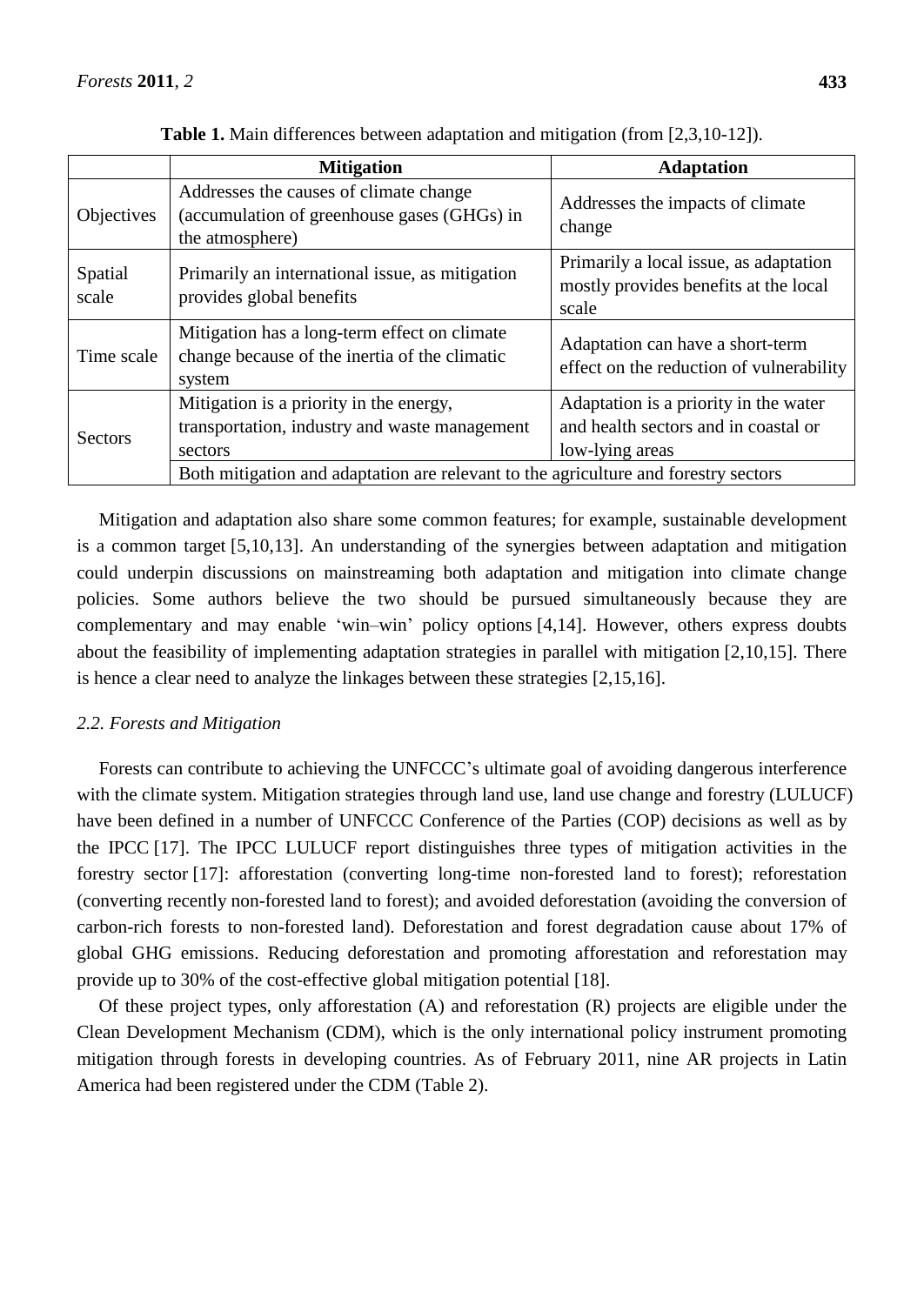|  |  |                                                           | Table 2. Latin American forestry projects registered as Clean Development Mechanism |  |
|--|--|-----------------------------------------------------------|-------------------------------------------------------------------------------------|--|
|  |  | (CDM) projects by the UNFCCC as of 28 February 2011 [19]. |                                                                                     |  |

| <b>Project name</b>                                                                                                                                                | Country        | <b>CDM</b><br>registration<br>date | Scale <sup>1</sup> |
|--------------------------------------------------------------------------------------------------------------------------------------------------------------------|----------------|------------------------------------|--------------------|
| Carbon sequestration through reforestation in the Bolivian<br>tropics by smallholders of "The Federación de Comunidades"<br>Agropecuarias de Rurrenabaque (FECAR)" | <b>Bolivia</b> | 11 Jun 09                          | $\ast$             |
| Reforestation of croplands and grasslands in low income<br>communities of Paraguar iDepartment                                                                     | Paraguay       | 06 Sep 09                          | $\ast$             |
| Reforestation, sustainable production and carbon sequestration<br>project in Jos é Ignacio Távara's dry forest, Piura                                              | Peru           | 16 Nov 09                          | ***                |
| Forestry Project for the Basin of the Chinchin á River, an<br>Environmental and Productive Alternative for the City and the<br>Region                              | Colombia       | 16 Apr 10                          | ***                |
| Nerquihue Small-Scale CDM Afforestation Project using<br>Mycorrhizal Inoculation                                                                                   | Chile          | 27 May 10                          | $**$               |
| Reforestation as Renewable Source of Wood Supplies for<br><b>Industrial Use</b>                                                                                    | <b>Brazil</b>  | 21 Jul 10                          | ***                |
| 'Posco Uruguay' afforestation on degraded extensive grazing<br>land                                                                                                | Uruguay        | 03 Dec 10                          | $**$               |
| AES Tiet ê Afforestation/Reforestation Project in the State of<br>São Paulo                                                                                        | <b>Brazil</b>  | 07 Jan 11                          | ****               |
| Reforestation of grazing Lands in Santo Domingo                                                                                                                    | Argentina      | 11 Feb 11                          | ***                |

<sup>1</sup> Estimated emission reductions in thousands of metric tonnes of  $CO<sub>2</sub>$  equivalent per annum (ktCO2/yr), as stated by the project participants (\* less than 8 ktCO<sub>2</sub>/yr, \*\* between 8 and 30, \*\*\* between 30 and 120, \*\*\*\* more than 120).

Another initiative, now at the top of the international negotiation agenda, is REDD (Reducing Emissions from Deforestation and forest Degradation). REDD is increasingly seen as a significant, cheap, quick and win–win way to reduce GHG emissions [20]. REDD projects are based on the provision of financial incentives to preserve forests and thus maintain carbon stocks in forest ecosystems [21-23]. A REDD+ approach has been proposed recently for financing not only forest conservation but also the enhancement of forest carbon stocks and sustainable forest management [24,25]. Latin American countries are well represented in the REDD+ debate and many pilot projects are implemented in the region. For example, Peru and Brazil have more than 40 pilot projects and are among the three countries with the highest number of projects, along with Indonesia [26]. Eleven carbon projects in Latin America have been approved by the CCB Standards (Climate, Community and Biodiversity) for their expected contribution to biodiversity conservation and local development (Table 3).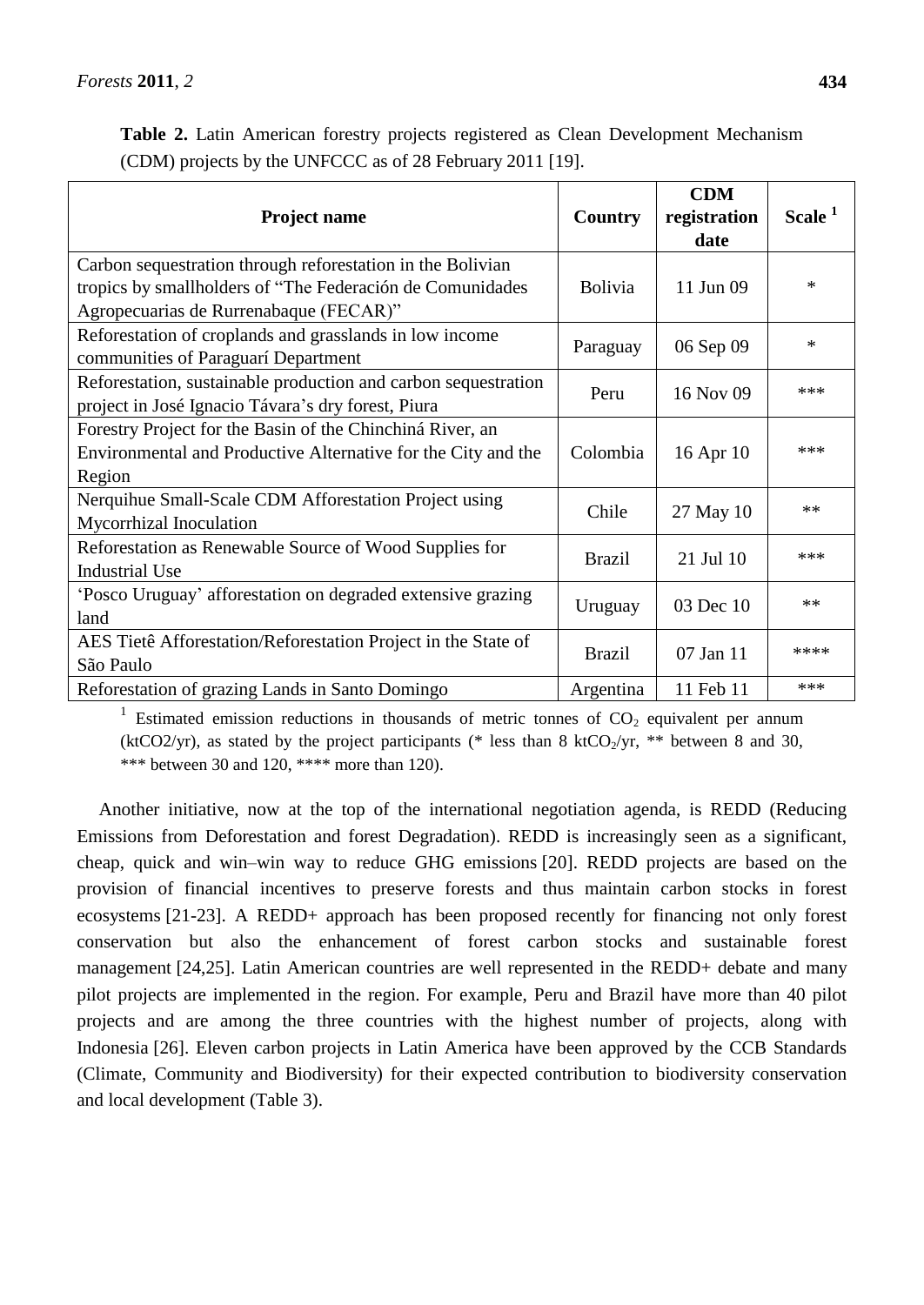| Table 3. Latin American mitigation forestry projects approved by the Climate, Community |  |  |
|-----------------------------------------------------------------------------------------|--|--|
| and Biodiversity Standards as of 28 February 2011 [27].                                 |  |  |

| Project name                                 | Country       | <b>CCB</b> approval date | Scale <sup>1</sup> |  |
|----------------------------------------------|---------------|--------------------------|--------------------|--|
| Native Species Reforestation in Las Lajas,   |               |                          | ***                |  |
| Chiriqu íand El Pito, Veraguas               | Panama        | 01 Feb 07                |                    |  |
| Return to Forest, Rivas Province             | Nicaragua     | 11 Apr 08                | $\ast$             |  |
| The Juma Sustainable Development Reserve     | <b>Brazil</b> |                          |                    |  |
| Project: Reducing Greenhouse Gas             |               | 30 Sep 08                | ****               |  |
| Emissions from Deforestation in the State of |               |                          |                    |  |
| Amazonas                                     |               |                          |                    |  |
| The Monte Pascoal – Pau Brasil Ecological    |               |                          | *                  |  |
| Corridor, Bahia                              | <b>Brazil</b> | 22 Oct 09                |                    |  |
| Avoided Deforestation Through the Payment    |               |                          |                    |  |
| of Environmental Services in Rainforests     |               |                          |                    |  |
| Located on Private Lands in the Conservation | Costa Rica    | 28 Oct 09                | ****               |  |
| Area of the Central Volcanic Mountain        |               |                          |                    |  |
| Range                                        |               |                          |                    |  |
| Madre de Dios Amazon REDD Project            | Peru          | 02 Dec 09                | ****               |  |
| Boden Creek Ecological Preserve, Toledo      | <b>Belize</b> | 14 Jul 10                | ***                |  |
| Avoided Deforestation in the Coffee Forest   | El Salvador   | 28 Jul 10                | ****               |  |
| Reforestation with native commercial species |               |                          |                    |  |
| on degraded lands for timber and carbon      | Peru          | 30 Nov 10                | ****               |  |
| purposes in Campo Verde, Ucayali             |               |                          |                    |  |
| The Paraguay Forest Conservation Project,    |               | 6 Dec 10                 | ***                |  |
| Itapua and Caazapa                           | Paraguay      |                          |                    |  |
| Emas-Taquari Biodiversity Corridor Carbon    | <b>Brazil</b> | 14 Dec 10                | $\ast$             |  |
| Project, Goias and Mato Grosso do Sul        |               |                          |                    |  |

<sup>1</sup> Estimated emission reductions in thousands of metric tonnes of  $CO<sub>2</sub>$  equivalent per annum (ktCO2/yr), as stated by the project participants (\*: less than 8 ktCO<sub>2</sub>/yr, \*\* between 8 and 30, \*\*\* between 30 and 120, \*\*\*\* more than 120).

# *2.3. Forests and Adaptation*

The linkages between forests and adaptation are two-fold. First, adaptation is needed for forests to maintain their functioning status ('adaptation for forests'). Forests are vulnerable to climate change and implementing forest adaptation measures can reduce the negative impacts [28]. Second, forests play a role in adaptation of communities and the broader society (‗forests for people's adaptation'). Forest ecosystems contribute to adaptation by providing local ecosystem services that reduce societies' vulnerability to climate change [29]. It is increasingly recognized that well-managed ecosystems can help societies to adapt both to current climate hazards and to future climate change by providing a wide range of ecosystem services [21]. For example, mangroves protect coastal areas against storms and waves, which may become stronger with climate change and sea level rise. Forest products provide safety nets for local communities when agricultural crops fail because of climatic events [30]. Hydrological ecosystem services (e.g., base flow conservation, storm flow regulation and erosion control) are of utmost importance for buffering the impacts of climate change on water users. The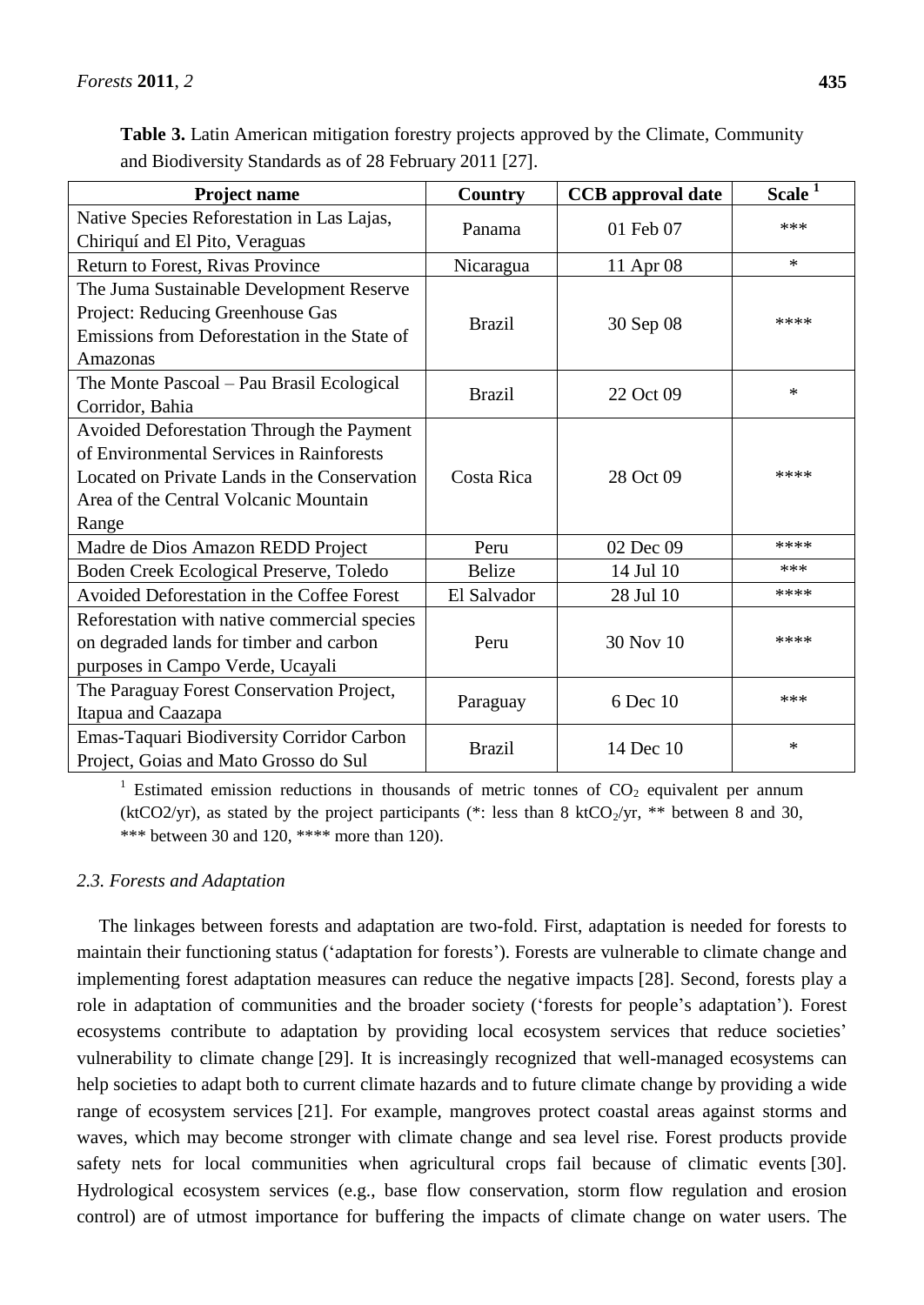conservation and sustainable management of ecosystems and their services can generate multiple socio-ecological benefits and promote long-term approaches to climate change adaptation [31].

Under the UNFCCC, least-developed countries are required to produce a National Adaptation Programme of Action (NAPA) in which they assess their vulnerability to climate change and define adaptation priority projects (only one least-developed country is located in Latin America and the Caribbean: Haiti). Among the 468 projects presented in the 44 NAPAs submitted as of June 2010, 77 of them include ecosystem management measures with the explicit objective of reducing societal vulnerability [32]. This emerging approach, which is promoted by the World Bank and several international NGOs and has pilot sites in Latin America, is known as ecosystem-based adaptation [23,33]. Ecosystem-based adaptation (EbA) is a set of adaptation policies and measures that take into account the role of ecosystem services in reducing the vulnerability of society to climate change, in a multisectoral and multiscale approach [26].

In September 2010, the Adaptation Fund of the UNFCCC accepted its first two projects. One of these (Addressing Climate Change Risks on Water Resources in Honduras: Increased Systemic Resilience and Reduced Vulnerability of the Urban Poor) aims to improve water management and decrease water problems for the poor in the Honduras capital region of Tegucigalpa. This project extensively considers the role of forests, including how they capture mist from the atmosphere, and the negative impacts of deforestation in water catchment areas. According to the project document, ecosystem management (including the creation of protected areas) must consider issues of water supply for cities and sensitive ecosystems such as cloud forests [34]. The document recognizes that there are currently no mechanisms in place to conserve the forests providing hydrological ecosystem services and threatened by deforestation and urbanization. In addition to addressing 'forests for people's adaptation', the project includes 'adaptation for forests': 60,000 hectares of biological corridors will be conserved and restored to increase 'connectivity as a climate change adaptation measure for biodiversity conservation'. This project is a positive sign of an emerging inclusion of forests into adaptation policies, as well as adaptation into forest management.

# **3. Linkages between Mitigation and Adaptation in Latin America: Rationale and Examples**

We present the rationale for considering adaptation and mitigation jointly in forest projects, using examples from Latin America. As the linkages between forests and adaptation are two-fold (‗adaptation for forests', ‗forests for people's adaptation'), we distinguish between forest adaptation and community adaptation.

#### *3.1. Linkages between Mitigation and Forest Adaptation*

Mitigation projects can facilitate the adaptation of forests to climate change, and forest adaptation can increase the sustainability of mitigation projects (Table 4).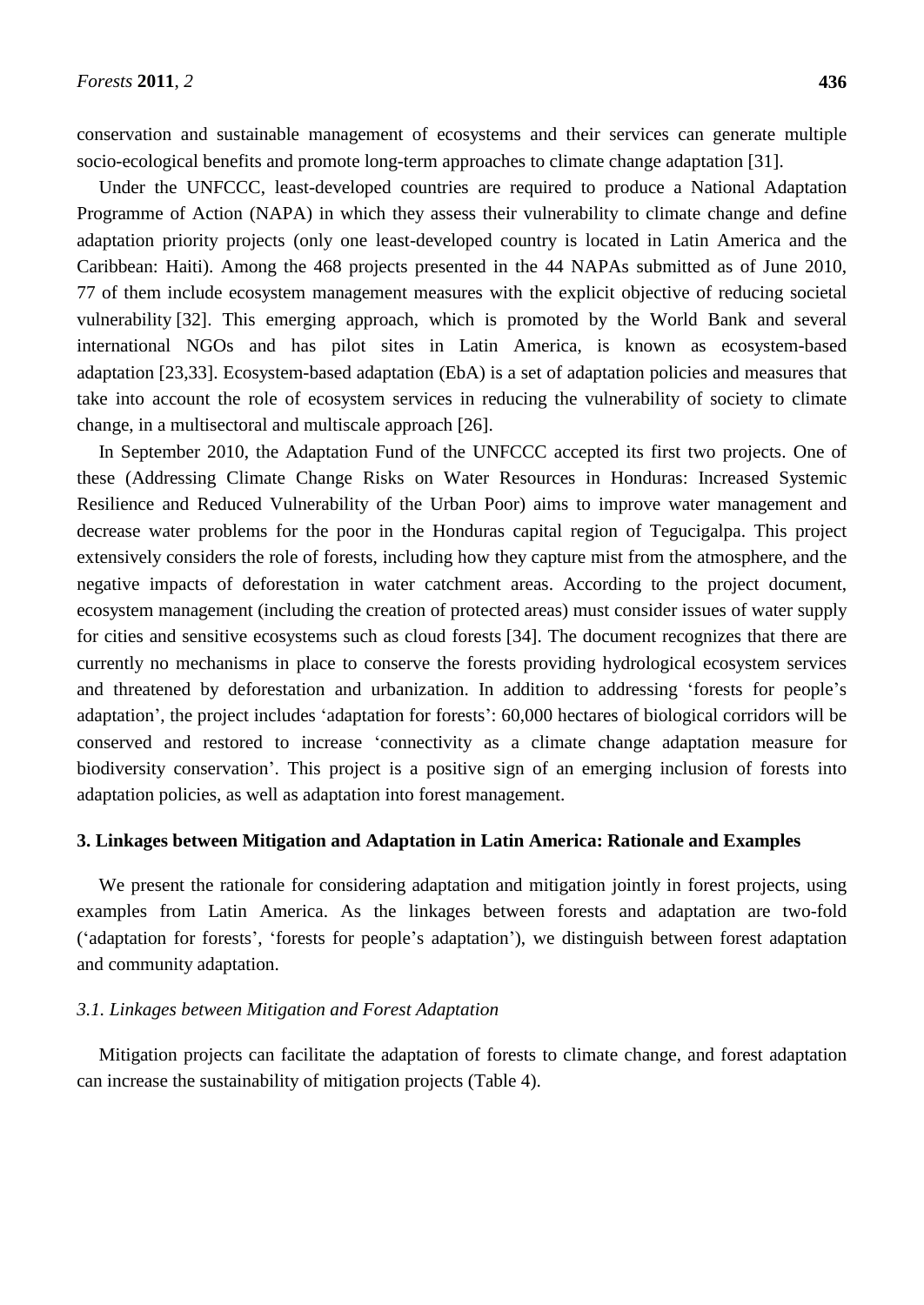| Linkage               | <b>Rationale</b>                     | <b>Examples in Latin America</b> |  |
|-----------------------|--------------------------------------|----------------------------------|--|
| Mitigation influences | REDD+ or CDM project can increase    |                                  |  |
| forest adaptation     | forest resilience                    | No explicit reference found      |  |
|                       | Adaptation measures can increase the | Klinki Forestry Project (Costa   |  |
| Forest adaptation     | permanence of carbon in a changing   | Rica), Return to Forest          |  |
| influences mitigation | climate                              | (Nicaragua)                      |  |

**Table 4.** Linkages between mitigation and forest adaptation.

Mitigation projects have the potential to facilitate the adaptation of forests to climate change by reducing anthropogenic pressures on forests, enhancing connectivity between forest areas and conserving biodiversity hotspots. Reducing pressures on ecosystems, such as habitat destruction and degradation, increases ecosystem resilience and forms part of the strategies for reducing the vulnerability of forests to climate change [35,36]. Forest mitigation projects, such as REDD+ or CDM projects, can enhance landscape connectivity and reduce fragmentation, which facilitate the migration of plants under climate change. Another strategy for forest adaptation to which REDD+ can contribute is the conservation of a large spectrum of forests—for instance, ecosystems across environmental gradients or biodiversity hotspots—for their value and their possible greater resilience [28].

However, mitigation project managers may have to adjust their management strategies and include additional adaptation measures for reducing the impacts of climate change on forests, as such impacts may jeopardize the mitigation potential of the projects [11,37]. An example is the incorporation of forest management practices such as sanitation harvest or increased thinning, as these can reduce the occurrence of pests and diseases. Another practice is the use of drought-resistant varieties in planted forests, which would reduce the vulnerability of tree species to water stress while increasing carbon sequestration rates. The promotion of native species through protection and natural regeneration in degraded forests, as well as the promotion of multispecies plantation forestry incorporating native species instead of the monoculture plantation of exotic species, can also reduce vulnerability. Finally, mitigation projects should also include fire protection measures to reduce forest vulnerability to fire hazards caused by warming and droughts [37].

It is important that all these measures be mainstreamed into mitigation project design to ensure the permanence of carbon sequestration. However, no approved methodologies for CDM AR projects address issues of forest adaptation and it seems that very few mitigation projects incorporate measures for adapting forests to climate change [38]. An exception is the Klinki carbon project in Costa Rica, in which climate-related risks were identified (fire, storms, and pest outbreaks) and specific measures were adopted (e.g., testing of different mixtures of native and nonnative species, adequate thinning to reduce vulnerability to storms and fire). Another exception is the Return to Forest project in Nicaragua (Table 3), a mitigation project that proposes to plant a diversity of tree species, including native drought-tolerant species.

#### *3.2. Linkages between Mitigation and Community Adaptation*

Mitigation projects can facilitate the adaptation of local communities to climate change, and community adaptation projects can conserve or increase carbon stocks directly or avoid indirect impacts on deforestation (Table 5).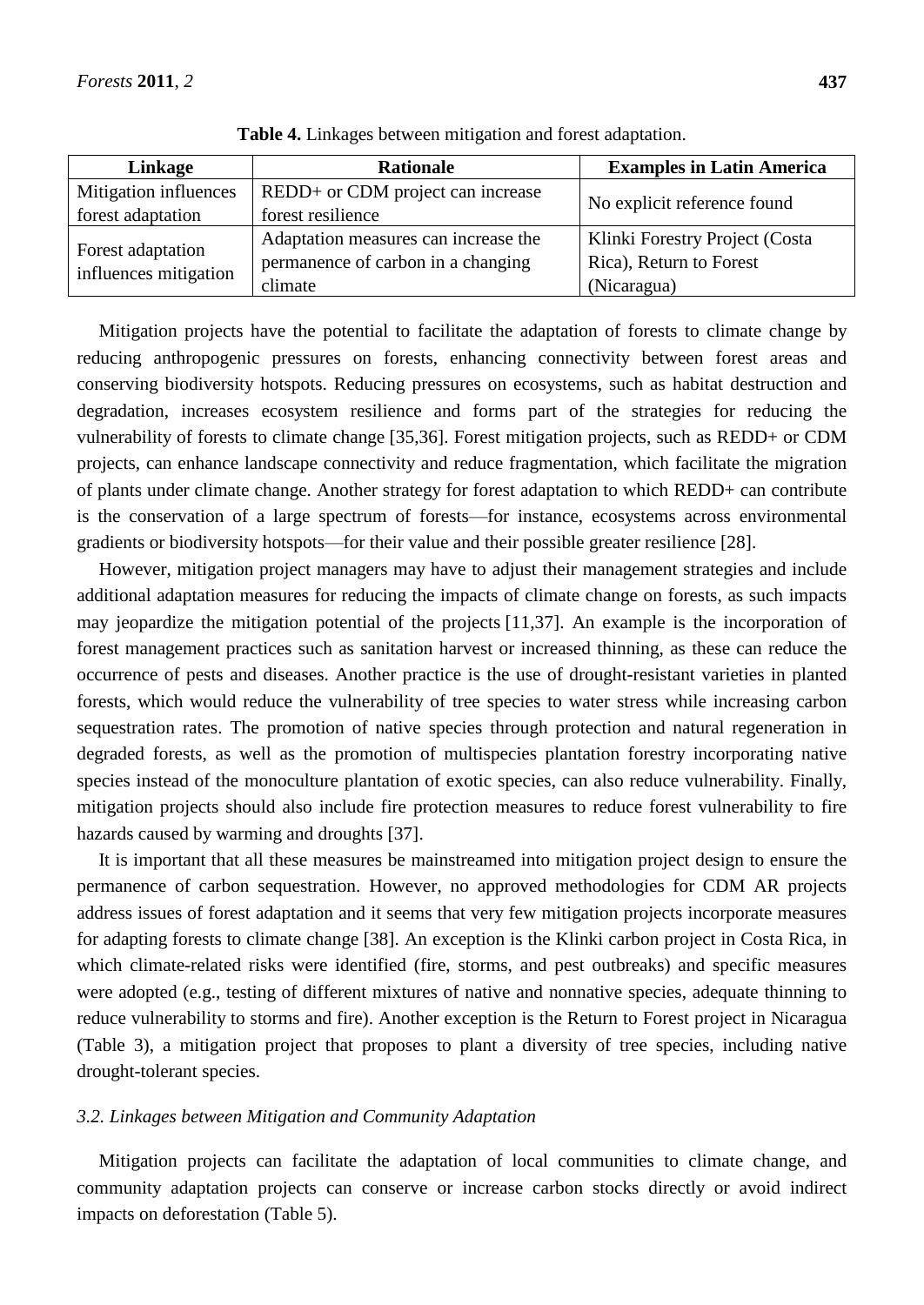| <b>Linkages</b>                                     | <b>Rationale</b>                                                                                                                                                                                                                                                                                                            | <b>Examples in Latin America</b>                                                                                                                          |
|-----------------------------------------------------|-----------------------------------------------------------------------------------------------------------------------------------------------------------------------------------------------------------------------------------------------------------------------------------------------------------------------------|-----------------------------------------------------------------------------------------------------------------------------------------------------------|
| Mitigation<br>influences<br>community<br>adaptation | REDD+ or CDM influences livelihoods and local<br>ecosystem services, and thus affects community<br>adaptation                                                                                                                                                                                                               | Noel Kempff (Bolivia),<br>Chinchin á (Colombia), Scolel<br>$T \notin (Mexico)$ , Juma (Brazil)                                                            |
| Community<br>adaptation<br>influences<br>mitigation | (i) Ecosystem-based adaptation projects conserve<br>ecosystems (and thus carbon).<br>(ii) Ecosystem-based adaptation projects can benefit<br>the clean energy sector<br>(iii) Adaptation in agriculture can preserve<br>agricultural yield in a changing climate and avoid<br>displacement of agriculture to forested areas | (i) Tegucigalpa water<br>(Honduras), Colombian<br>mountains (Colombia), AdapCC<br>(Peru)<br>(ii) Chingaza (Colombia)<br>(iii) No explicit reference found |

**Table 5.** Linkages between mitigation and community adaptation.

# 3.2.1. Mitigation Projects

The livelihoods of rural communities in Latin America depend largely on access to land and natural resources. Ecosystem-based mitigation projects will have a direct impact on livelihoods and their adaptive capacity [39]. The benefits of ecosystem conservation for livelihoods and adaptation depend on institutional factors, such as rights and access to forests. Recent research has found that the transfer of ownership of larger areas of forest commons to local communities, coupled with payments for improved carbon storage, can contribute to climate change mitigation without adversely affecting local livelihoods [40]. Mitigation projects can protect the ecosystem services that are relevant for people's adaptation, such as water regulating services or the provision of forest products used as safety nets. However, ecosystem types or locations with high carbon sequestration may not necessarily secure the provision of other ecosystem services or the best adaptation benefits [10,41]. For example, large-scale afforestation and reforestation aiming at carbon sequestration could reduce runoff and water available off-site [42].

Mitigation projects can have positive impacts (e.g., diversified incomes and economic activities, increased infrastructure or social services, strengthened local institutions) and/or negative impacts (e.g., land or rights deprivation, dependence on external funding) on the sustainable development of the rural poor and thus on their capacity to adapt to climate change [28,43,44]. Some mitigation projects in Latin America have demonstrated positive impacts on livelihoods and, in a few cases, on adaptation. One is the Noel Kempff Mercado Climate Action Project in Bolivia, which provides communities with economic opportunities that encourage forest conservation, such as the adoption of sustainable management practices [45]. The Klinki program in Costa Rica, which focuses on reforesting areas that had been cleared for pastureland, aims to build capacity through the training of the farmers and to install multifunctional plantations with short-term and long-term income generation, which in turn enhance social adaptive capacity [38].

In Colombia, the forestry project of the Chinchináwatershed, registered under the CDM (Table 2), aims at consolidating sustainable forest processes, ensuring hydrological regulation and conserving biodiversity. In this mitigation project, reforestation is expected to control soil degradation and favor community adaptation through the implementation of agroforestry and silvo-pastoral systems and the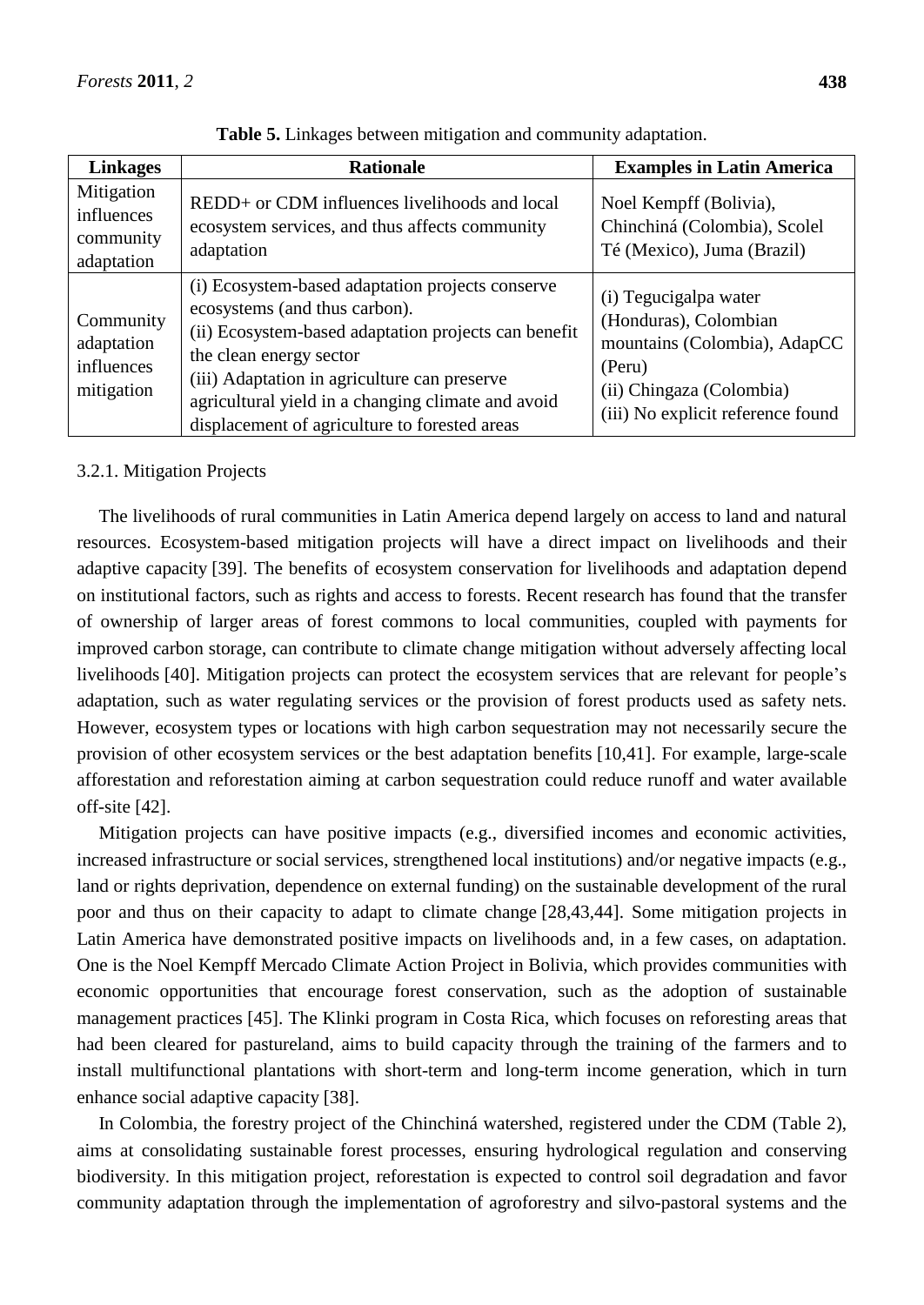creation of new income opportunities. Mexico was a pioneer in the design and development of carbon offset projects with the Scolel Téproject initiated in Chiapas in 1996 [46]. In this project, which is notable for strong local participation, around 60% of the carbon sale price goes to farmers; they use this revenue to cover the costs of establishing forestry and agroforestry activities and for livelihood needs (food, medicines, house improvement) [47,48].

In the Brazilian state of Amazonas, the Juma Sustainable Development Reserve Project implemented by Amazonas Sustainable Foundation was the first REDD+ initiative to be validated in Latin America by the CCB Standards [49,50]. The Juma project benefits local communities with direct payments through the program Bolsa Floresta, which is implemented in 13 projects in addition to the Juma project and covers 10 million ha and 6000 families [51]. Although the project was developed as a mitigation project, many aspects of its design and benefit sharing address both mitigation and adaptation concerns. The project created a new mechanism building on earlier federal experience using social stipends to pay for environmental services based on a commitment to reducing deforestation in primary forests. More than 90% of the families who participated in the preparatory educational workshops signed this formal commitment. The project also requires that communities maintain firebreaks in shifting cultivation areas and commit to ensuring all children attend school [49].

#### 3.2.2. Adaptation Projects

Adaptation projects can affect GHG emissions through changes in forestry or agricultural practices. Such changes directly affect ecosystems and carbon stocks, thus having an impact on mitigation. Ecosystem-based adaptation projects can directly benefit climate change mitigation, through either increasing or maintaining carbon stocks. The synergies between ecosystem services explain the mitigation impacts of an adaptation project [52]; for example, mangroves simultaneously contribute to protecting coastal areas and to storing carbon. Soil and water conservation are relevant local regulation services for buffering against potential disturbances from climate change; as such, the conservation of these services can be prioritized by an adaptation project. These services can also reduce carbon loss from soils as well as increase the biomass growth rate of forests, thus contributing to mitigation. However, there may be trade-offs between carbon and the local ecosystem services prioritized by an adaptation project. For example, conserving water may be achieved with low-carbon ecosystems.

The adaptation project in Honduras, described above, is an example of a project with impacts on mitigation, even though its contribution to mitigation is not made explicit in the project document. A Colombian initiative is the Joint Program for Integration of Ecosystems and Adaptation to Climate Change in the Colombian Mountains. This program combines mitigation and adaptation activities in the landscape by protecting ecosystems (peat bogs, wet grasslands intermingled with shrublands and forest patches) for water regulating services in the upper watershed of the Cauca River [53]. Another initiative in Colombia is the Integrated National Adaptation Plan (INAP), which aims at addressing the impacts of climate change across the country with public policy interventions and the implementation of EbA measures [33,54]. Pilot projects are being implemented in the most vulnerable ecosystems of the country (e.g., mountain forests, paramos) identified in its first National Communication to the UNFCCC. For mountain forests, the flagship project is located in the Chingaza Mountains, which provide water to Bogota, the capital city. The project includes adaptation measures (e.g., ecosystem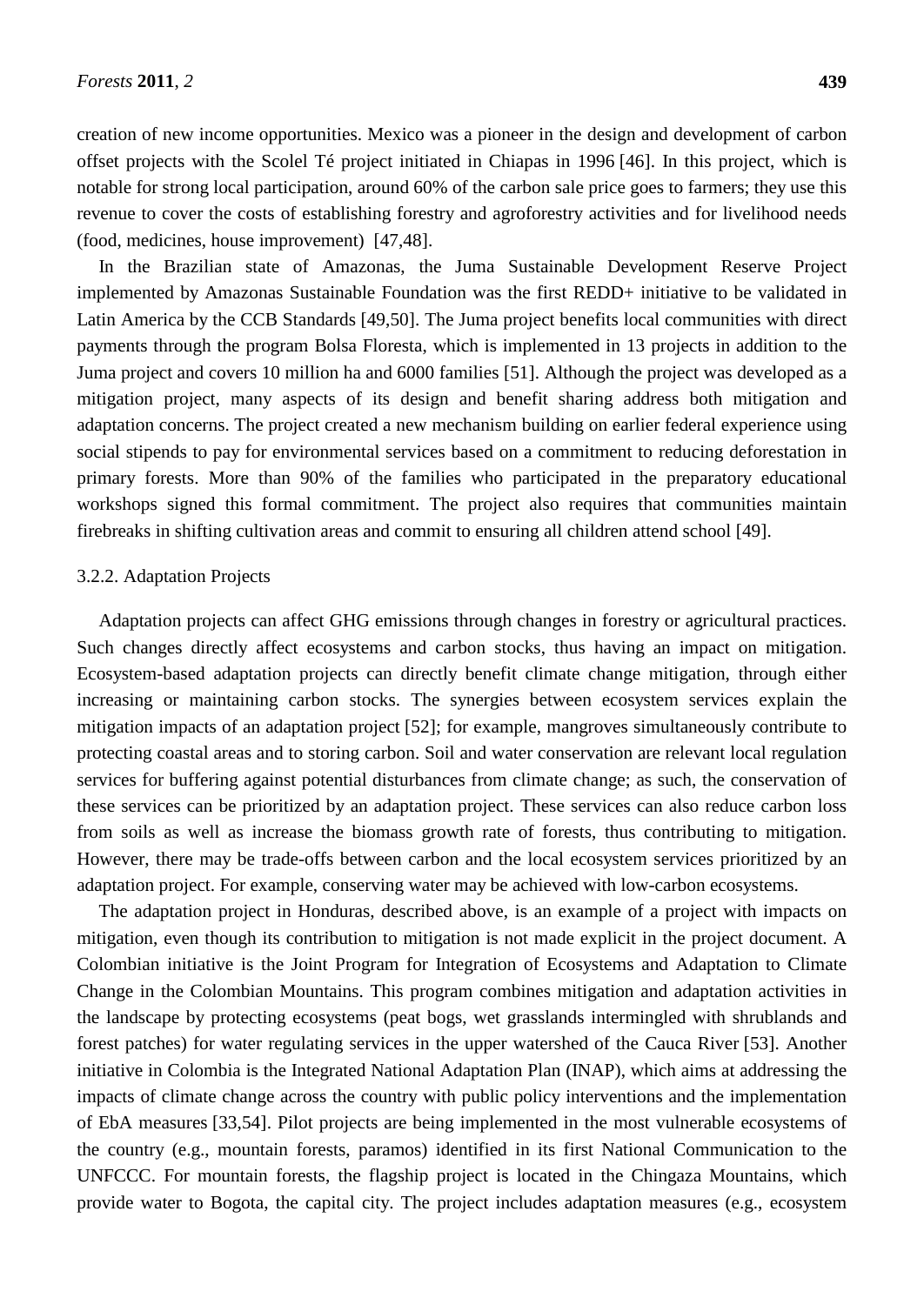restoration, fire management), as well as activities related to mitigation (e.g., carbon monitoring). This project does not consider mitigation funding for forest conservation activities but the project developers are assessing the possibility of becoming associated with the Santa Ana project, a CDM hydroelectric project located downstream and benefiting from soil and water conservation in the Chingaza Mountains.

In northern Peru, an adaptation project, the GTZ Project AdapCC, has collaborated with an association of coffee producers (CEPICAFE) to identify adaptation strategies and analyze funding opportunities related to mitigation. Agroforestry in coffee production zones and upstream reforestation are expected to reduce the impacts of climate change on coffee production (by improving water regulation and soil fertility and reducing landslides and erosion) and provide mitigation benefits by enhancing carbon stocks in the landscape. To finance the reforestation, CEPICAFE signed a contract with Cafédirect, an international fair-trade company based in the UK, which will buy carbon credits to offset its own emissions. Ten percent of this funding will be reinvested in adaptation measures for coffee plantations. Similar approaches have been promoted in Nicaragua with the association Cafenica and in Mexico with a cooperative of small producers called Mas Café(http://www.adapcc.org/).

In addition to the direct impacts of adaptation projects on ecosystems, some indirect impacts can result if the project prevents activity displacement or forest overharvesting. The impacts of climate change on local communities may lead to changes in land uses or ecosystem management and, thus, affect carbon stocks and mitigation. For instance, during extreme climatic events, some communities increase their harvesting of forest products as a coping strategy [30]. More frequent or more intensive climatic shocks can induce overharvesting and forest degradation. The negative impacts of climate change on agricultural yields may cause an expansion of agricultural areas to the detriment of forests. Changes in rainfall and temperature may induce a displacement of crops into regions that are currently forested, causing deforestation. For example, in Central America, crops that require cool temperatures (e.g., arabica coffee, ornamental flowers) should be cultivated in the future at higher altitudes in forested mountains [55]. For these reasons, adaptation projects that reduce the vulnerability of communities in forested areas or in the surrounding region have the potential to avoid deforestation and forest degradation. To ensure the sustainability of REDD+ or CDM projects, community adaptation to climate change should be integrated into these projects. To our knowledge, no mitigation initiatives in Latin America have explicitly considered community adaptation in the forested areas or the surroundings. This can be explained by the current sectoral approach to adaptation, which overlooks the links between sectors, for example the links between agricultural adaptation and forest conservation. Strengthening the links between adaptation and mitigation will require an increased consideration of interactions between sectors.

#### **4. Discussion**

#### *4.1. Main Reasons for Integrating Adaptation and Mitigation in Projects*

Mitigation projects need adaptation. The negative effects of climate change on ecosystems and people can potentially jeopardize the success of REDD+ or CDM projects. By increasing the resilience of socio-ecological systems and project sustainability, adaptation can contribute to the permanence of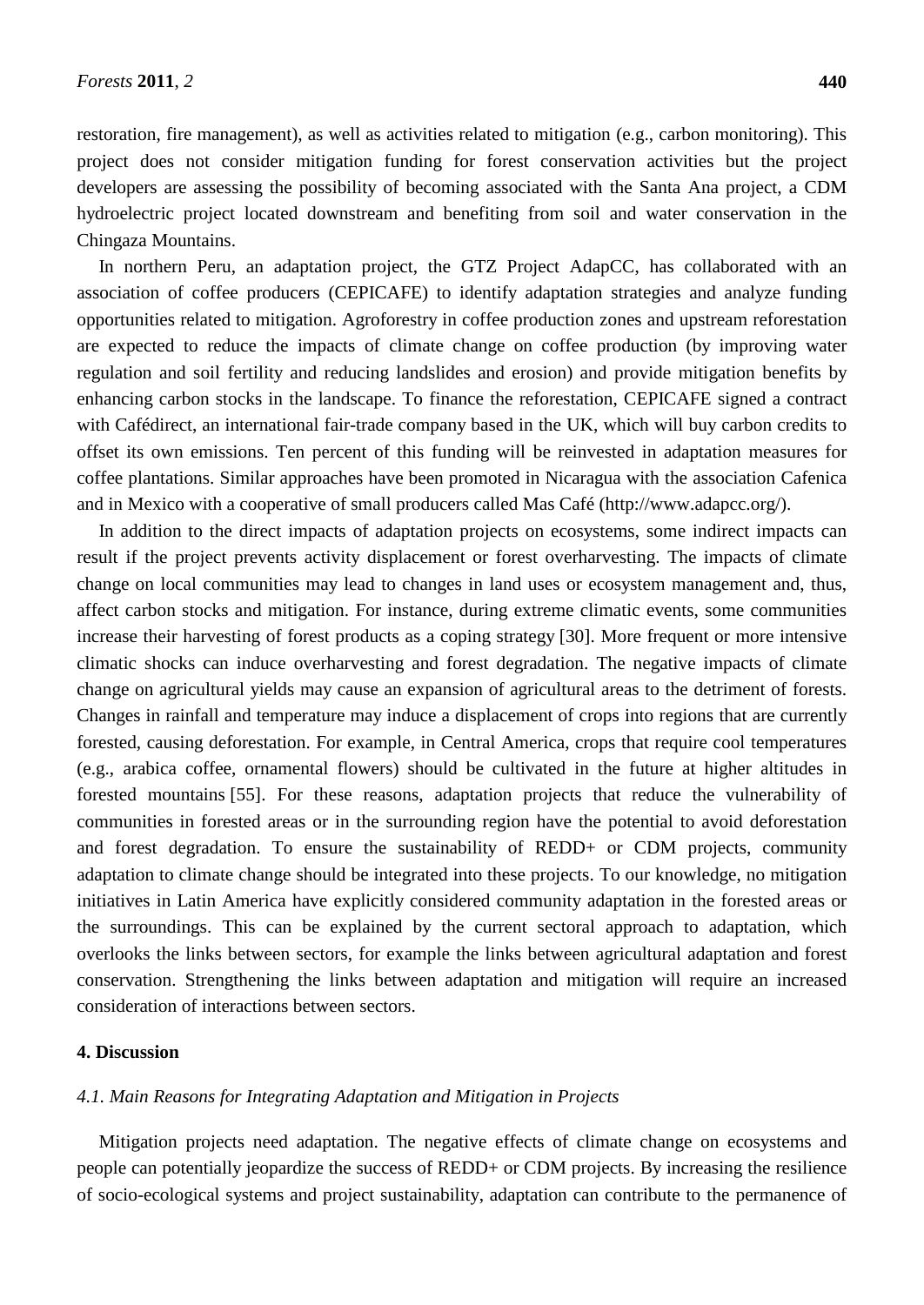carbon and mitigation benefits. Furthermore, incorporating adaptation into a mitigation project can increase its perceived legitimacy and acceptance among local and national stakeholders. As mitigation is sometimes seen as driven by global interests, integrating adaptation into mitigation projects increases the attention given to local issues. Adaptation can maximize the local co-benefits of mitigation projects and contribute to increased capacity to cope with the risks associated with climate change. For example, agroforestry activities are eligible under the CDM and offer an opportunity to develop synergies between efforts to mitigate climate change and efforts to help vulnerable populations adapt to the negative consequences of climate change [56].

In turn, adaptation projects need mitigation. If an adaptation project has a positive impact on ecosystems and carbon (e.g., EbA projects that include forest conservation in their portfolio of activities), it can integrate explicit mitigation objectives. This can help the project in overcoming financial barriers to adaptation as it can benefit from carbon funding (CDM, REDD+, voluntary carbon markets); such funding is an appealing reason to include mitigation into adaptation projects.

#### *4.2. Policy Factors*

National policies can either facilitate or hinder the integration of adaptation and mitigation in forestry projects, by providing incentives or imposing regulations on forest activities related to climate change. However, national policies in Latin America rarely link mitigation and adaptation, although in theory, national mitigation policies can benefit adaptation and vice versa. In many countries in the region, the focus remains on developing mitigation plans, although recently, tentative steps have been taken to address adaptation also. Most Latin American countries started developing climate change policies relatively early. For example, Mexico ratified the UNFCCC in 1993, and has since developed a National Climate Change Strategy [57], submitted four National Communications [58] and created a Special Climate Change Program [59]. Recently, Mexico's National Commission for Protected Natural Areas defined a climate change strategy that clearly emphasizes the linkages between adaptation and mitigation: its stated objectives are to 'increase the adaptive capacity of ecosystems and people [...] and to contribute to GHG mitigation' [60].

In Colombia, the views of adaptation and mitigation stakeholders differ with regard to the need for corresponding policies. For example, most adaptation project developers see opportunities in mitigation but believe that they do not need national policies to seize these opportunities. In contrast, most mitigation project developers believe that policies must support the integration of adaptation into their project (personal communications with project developers). One means of achieving such integration would be to include adaptation in national guidelines and approval procedures for mitigation projects. For example, Colombian national authorities assess CDM projects according to their contribution to sustainable development, but the criteria do not include aspects associated with adaptation. However, the government recognizes that including adaptation in the approval process for these types of project is a fundamental step in the development of the national climate change policy. Colombia does not yet have a national approval procedure for REDD+ projects, but the government has expressed interest in including biodiversity conservation and adaptation to climate change as selection criteria.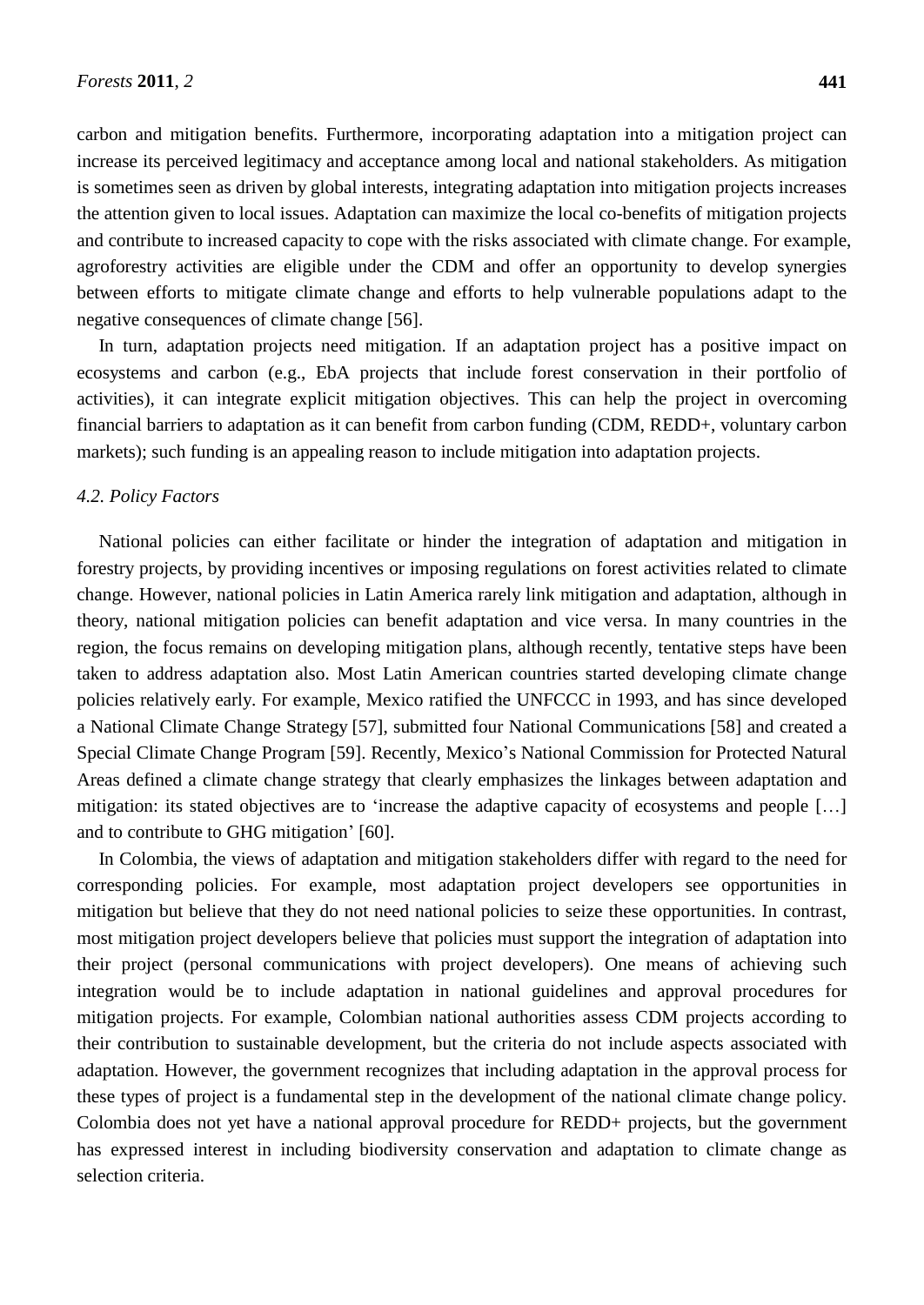National policies regarding land tenure and rights, although not directly related to climate change, also influence mitigation and adaptation strategies. Many forest people's property rights are insecure or nonexistent, as the law does not formalize their customary resource rights and, in many tropical countries, the state owns much of the land and forests [41]. Insecure property rights are an indirect cause of deforestation [61]. For example, in some countries, forest clearing, which undermines mitigation projects, is carried out as a way to establish property rights as it helps demonstrate that the land is being used productively [62]. As rights and tenure also influence people's adaptive capacity [63], improving policies that are not related to climate change could benefit both adaptation and mitigation.

In Mexico, reforms following the Revolution resulted in the creation of agrarian communities and ejidos, leading in many areas to the clearance of forest areas for agriculture. However, the reforms also permitted the establishment of structures for community-based natural resource management, which have proved effective in protecting many forest areas from external and internal pressures. Structures (*comisariados*) exist at the community level to protect and administer communities' natural resources, and decisions on natural resource management and individuals' usufruct rights are made in community assemblies. In this context, communities in Mexico are a powerful force for both mitigation and adaptation activities. Central America has many similar examples: Community Forestry Concessions in Guatemala, Indigenous Territories in Panama and Costa Rica and the Mayangna Territories in Nicaragua. Consequently, it will be critical to design REDD+ and adaptation projects that take into account local property rights, socio-political dynamics and cultural perceptions of market-based instruments [64,65].

International policies also have the potential to influence the integration of adaptation and mitigation in forest projects, but this potential has not yet been realized. The architecture of international agreements (*i.e.*, setting emission targets under the Kyoto Protocol) reflects how mitigation activities have been the primary focus of international climate policies. Article 2 of the UNFCCC describes mitigation as the ‗ultimate objective' (‗stabilization of greenhouse gas concentrations in the atmosphere at a level that would prevent dangerous anthropogenic interference with the climate system'). The CDM is the only mechanism under the UNFCCC that links mitigation and adaptation. A levy (share of the proceeds) of 2% of CDM carbon offsets is imposed to finance the Adaptation Fund (Kyoto Protocol Article 12.8), established to support adaptation to climate change in developing countries. As a result, the more effective mitigation is (*i.e.*, the CDM), the greater the amount of funds to be generated for adaptation. However, although a financing mechanism that feeds adaptation from mitigation is seen as progress, it does not link the approaches directly: CDM projects are not required to incorporate adaptation activities.

However, international attention to adaptation is growing. Adaptation and mitigation were both major components of the roadmap for negotiations between COP 13 (Bali, 2007) and COP 15 (Copenhagen, 2009), and were highlighted in proposals to the UNFCCC's Ad Hoc Working Group on Long-term Cooperative Action prior to Copenhagen. In particular, the position paper by Guatemala, the Dominican Republic, Honduras, Panama and Nicaragua highlighted the need for exploring synergies between adaptation and mitigation ('adaptation measures should be developed considering [...] the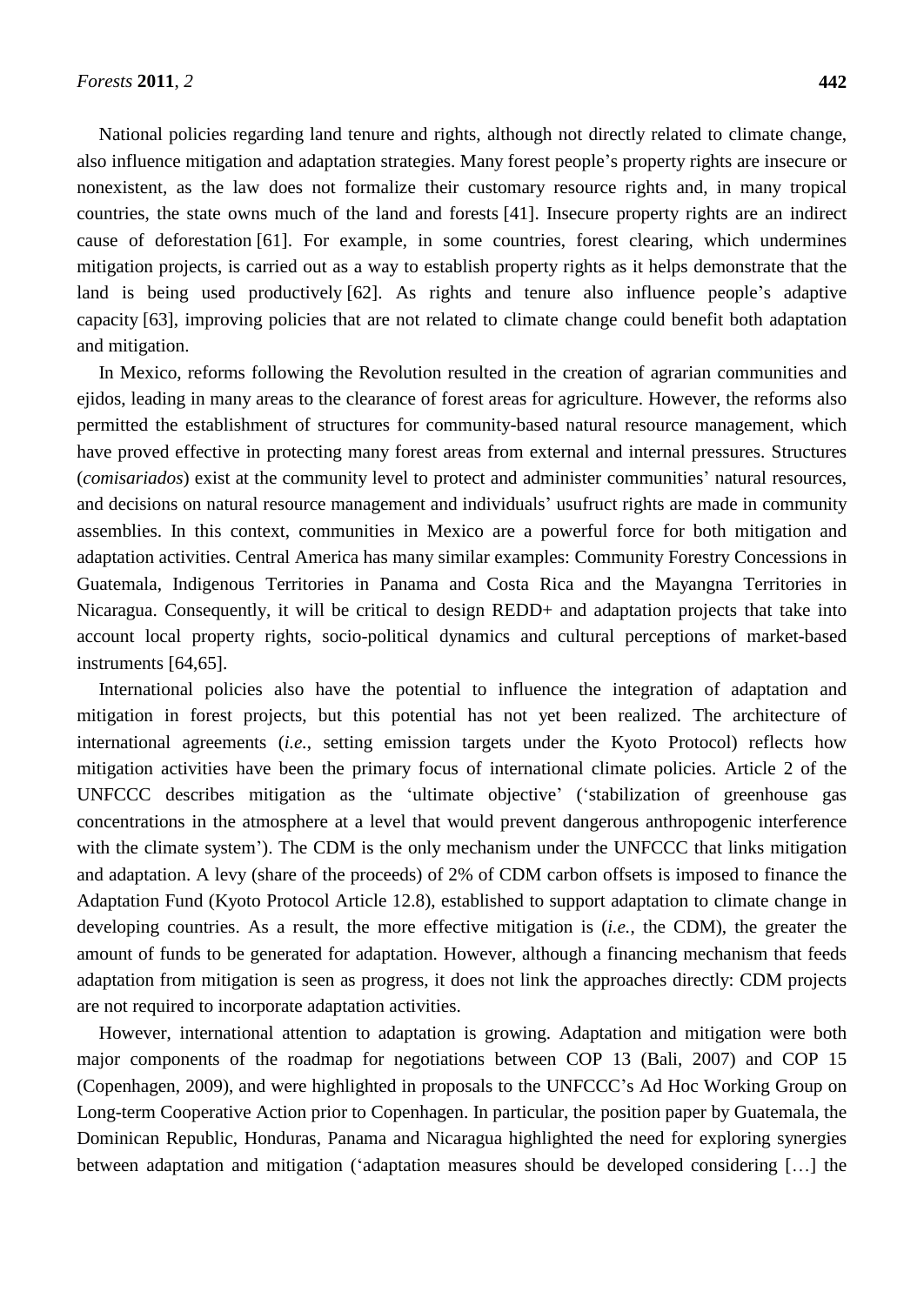synergies between adaptation and mitigation, and within which REDD+ options are particularly relevant') [66].

At COP 16 (Cancún, 2010), the UNFCCC put its seal of approval on REDD+. While the building blocks of the Cancún agreements constitute an outline of what a potential REDD+ mechanism might look like, critical questions on how the scheme will be funded, operationalized and incentivized, and how both safeguards and deforestation will be monitored, remain unresolved. With regards to adaptation, COP 16 delivered the first global agreement on adaptation through the establishment of the Cancún Adaptation Framework, elevating adaptation to a significant level in the discourse on climate change and linking it to financial mechanisms. The Cancún Adaptation Framework includes both ecosystems and communities in the guiding principles and priorities. But although the framework recognizes and incorporates the need to build and maintain natural ecosystem resilience, there is no acknowledgment of the link between social and ecological resilience and of the potential of ecosystems such as forests to provide critical ecosystem services for the adaptation of people. The Cancún agreement text does not make any explicit reference to the links between adaptation and mitigation. For example, the word 'adaptation' does not appear in the section on mitigation, and vice-versa.

#### *4.3. Project Certification*

Forest projects may be encouraged to integrate adaptation and mitigation if the project partners and funders request it. Donors or carbon buyers may want adaptation to be included in mitigation projects to increase the acceptance of the project by the local population or international observers. Adaptation donors may have guidelines requiring that local adaptation projects contribute to the global environment, including through mitigation. In Latin America, several host countries, project developers, potential buyers and funding and technical support agencies have expressed strong interest both in maximizing the multiple benefits of adaptation and mitigation and in protecting the rights and interests of indigenous peoples and local communities. For example, a survey of actors involved in environmental service markets (including carbon credit buyers and forestry organizations) showed ‗social benefits' was the most important criterion for actors to engage in a tropical forestry project providing environmental services [67]. Indigenous peoples and local communities have demanded recognition of the risks they face [68,69]. The result is clear public, political and economic interest in developing better standards to ensure that broader social and environmental risks are appropriately addressed.

Social and environmental standards are essential for the success of market- and/or fund-based approaches to REDD+ and represent an opportunity for integrating adaptation into mitigation projects. The Voluntary Carbon Standard considers the impacts of mitigation projects on local livelihoods, although not explicitly on adaptation. Only the CCB Standards require project developers to take climate change adaptation into account in their project planning. These standards include adaptation in their ‗sustainable development' criteria and in their ‗biodiversity and ecosystem services' criteria. The CCB Alliance has developed new social and environmental standards for national or subnational REDD+ and other forest carbon programs and policies. These standards were developed with the engagement of governments, NGOs and civil society organizations, indigenous peoples' organizations,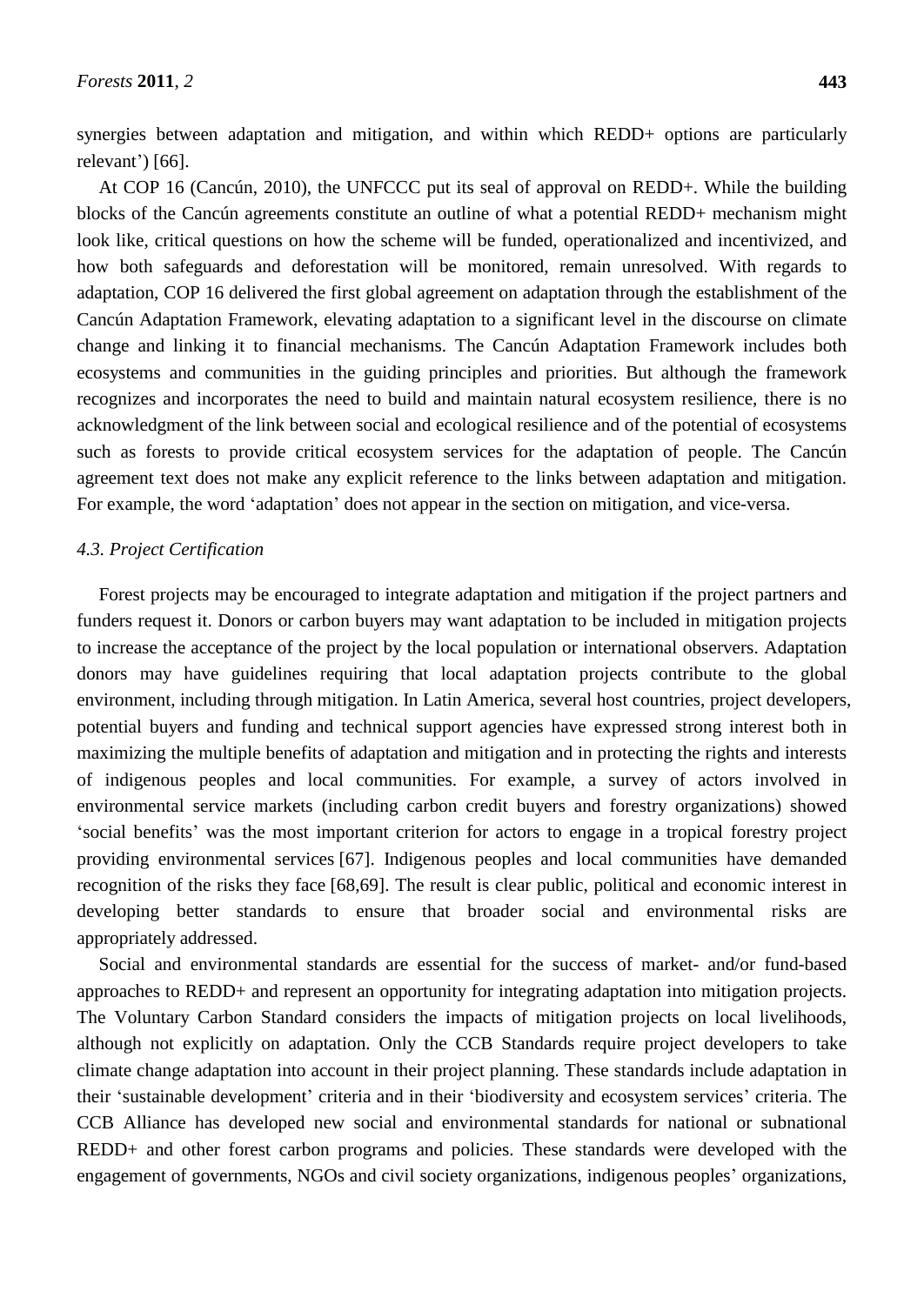the private sector, and research institutions from developing and developed countries; for example, consultation meetings were held in Ecuador in October 2009.

## *4.4. Knowledge*

A factor that could increase the synergies between adaptation and mitigation is knowledge. Policy and practice communities in the forestry sector tend to be divided between adaptation and mitigation, with a mutual lack of knowledge between the two communities. As the examples presented in this paper demonstrate, most projects have the potential to harness the synergies between mitigation and adaptation but fail to realize it. For example, several adaptation projects contribute to conserving ecosystems but make no mention of these mitigation benefits even though, as noted above, highlighting such benefits could increase donor interest in the projects. The mitigation projects in Mexico and Brazil mention positive impacts on livelihoods but do not highlight any explicit connections to community adaptation. Very few mitigation projects explicitly integrate adaptation measures for forests.

Sharing information on the synergies between adaptation and mitigation could benefit both types of project. For example, adaptation project managers may need to know more about the opportunities and risks of carbon funding, the technical aspects of mitigation (e.g., quantifying carbon, setting a baseline) and the institutional and economic aspects (e.g., marketing opportunities, carbon trading agreement, transaction costs). Mitigation project managers may need to know more about adaptation needs and the methods available for addressing adaptation (e.g., how to assess the vulnerability of local communities and design community-based and ecosystem-based adaptation, how to assess the impacts of climate change on forests and design adaptation measures for forests).

Research is also needed to improve understanding of the synergies between adaptation and mitigation. Most scientific literature on the linkages between adaptation and mitigation provides theoretical analysis of the possible synergies and trade-offs at the global scale. However, for the forestry sector, empirical studies are lacking and more research is needed to explore these linkages in forests, at the levels of landscapes, projects, countries and international agreements. There is a need for more research on the role of ecosystem services in reducing societal vulnerability to climate change. Also necessary are methods for assessing the magnitude of the ecosystem services generated through forest conservation and reforestation and for measuring the synergies between these services. The trade-offs or synergies between carbon and local ecosystem services useful for local adaptation require further investigation [70]. For example, in Costa Rica, ecosystem service mapping enabled researchers to identify areas with clear synergies between carbon and hydrological services and areas where trade-offs required further analysis [52].

More research is needed to establish the conditions under which the process of integrating adaptation and mitigation can be effective [15]. Some scholars highlight the need for incorporating adaptive measures into natural resource management and mitigation projects—and vice versa—and for studying the risks associated with projects that do not incorporate these measures [2]. However, very little research has been conducted in this area, especially in developing countries. Comparative case studies (e.g., on the impacts of carbon projects on local communities and their adaptive capacity) are needed to grasp the necessary lessons and develop best practices for mainstreaming adaptation and mitigation.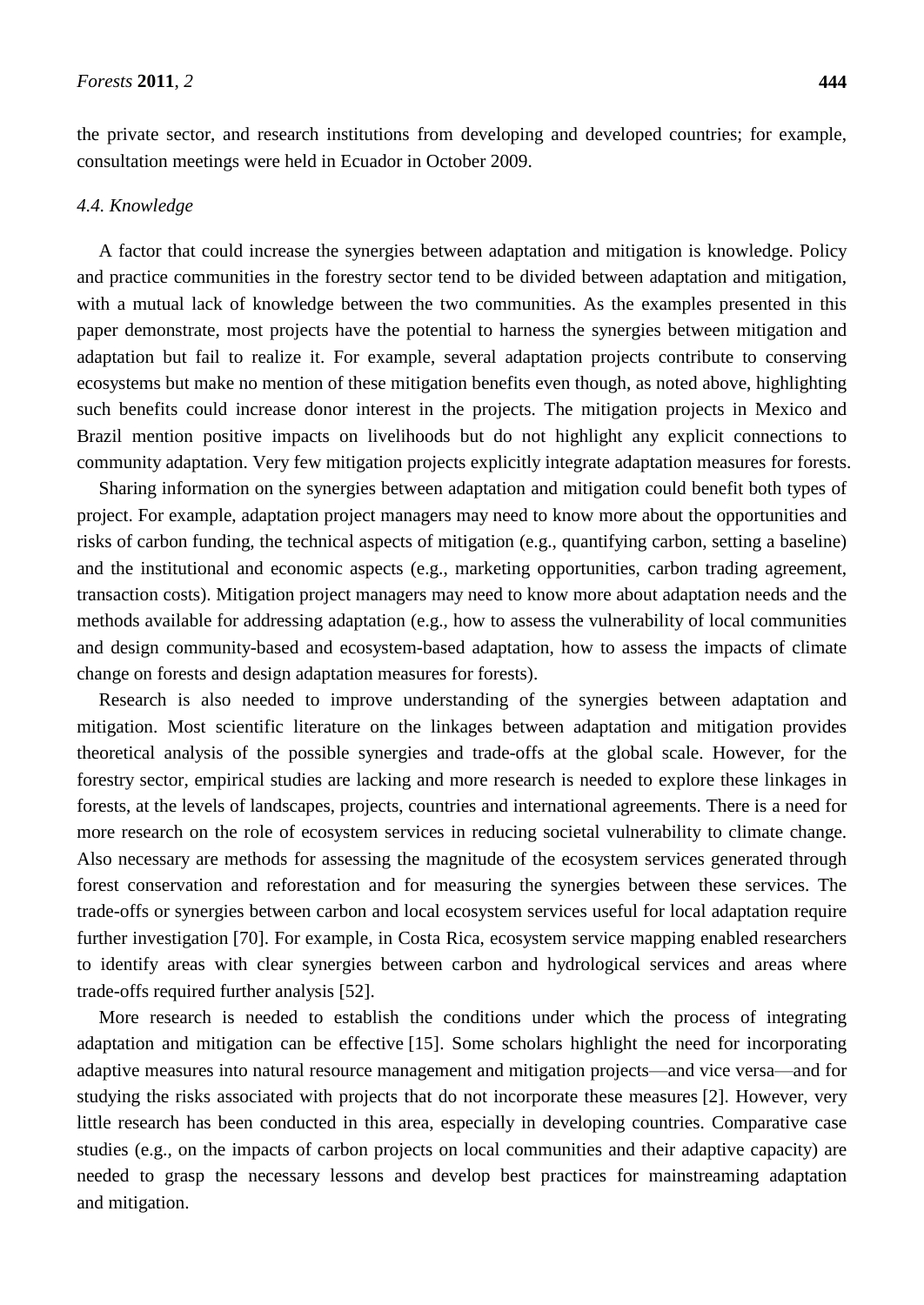In early 2011, the Consortium Research Program 6 (part of the Consultative Group on International Agricultural Research) developed a proposal for 10 years of research on 'Forests, Trees and Agroforestry: Livelihoods, Landscapes and Governance'. In this proposal, the component on climate change explicitly addresses the linkages between adaptation and mitigation and proposes research questions and methods [71]. Examples of broad research questions are: What are the opportunities and modalities for linking mitigation and adaptation in international and national policies? What governance mechanisms are most effective in fostering the synergies between mitigation and adaptation? How to increase the synergies between mitigation and adaptation in subnational and local initiatives? The research program also proposes to assess the political economy of mitigation and adaptation trade-offs (e.g., mitigation as a global issue driven by developed countries *vs.* adaptation driven by local and national needs in developing countries) and to analyze how institutional and financial mechanisms can foster synergies between mitigation and adaptation (e.g., pro-poor payments for multiple ecosystem services). The program will develop methods and tools for mapping ecosystem services and analyzing their trade-offs or synergies (carbon *vs.* services relevant for adaptation), for analyzing livelihoods and governance issues in mitigation and adaptation, for modeling the coupled dynamics of social and ecological systems, and for integrating knowledge from different disciplines and stakeholders in the definition and analysis of future scenarios and pathways for mitigation and adaptation.

#### **5. Conclusions**

To date, adaptation and mitigation have been treated as two distinct approaches to climate change, with global negotiations and policies focusing more on mitigation than adaptation. Adaptation and mitigation measures have the potential to be mainstreamed into forestry activities in Latin America. Such mainstreaming can occur at the project scale, as mitigation projects need adaptation for increasing the sustainability and legitimacy of carbon projects and adaptation projects need mitigation for harnessing more funding opportunities from carbon mechanisms.

Mainstreaming adaptation and mitigation into forest projects can be facilitated by national and international policies, and by the development of climate change standards for forest projects. Given the range of actors involved in mitigation and adaptation, the implementation of synergistic measures may encounter institutional complexity, both nationally and internationally. A ‗forced marriage' strategy may be counterproductive and this integration may need time to materialize. Better understanding and knowledge sharing on the synergies between adaptation and mitigation are needed.

#### **Acknowledgements**

The authors thank two anonymous reviewers and the participants of the workshop on 'Forest governance, decentralization and REDD+ in Latin America and the Caribbean' (Oaxaca, Mexico, 31 August–3 September 2010) for their comments on the paper.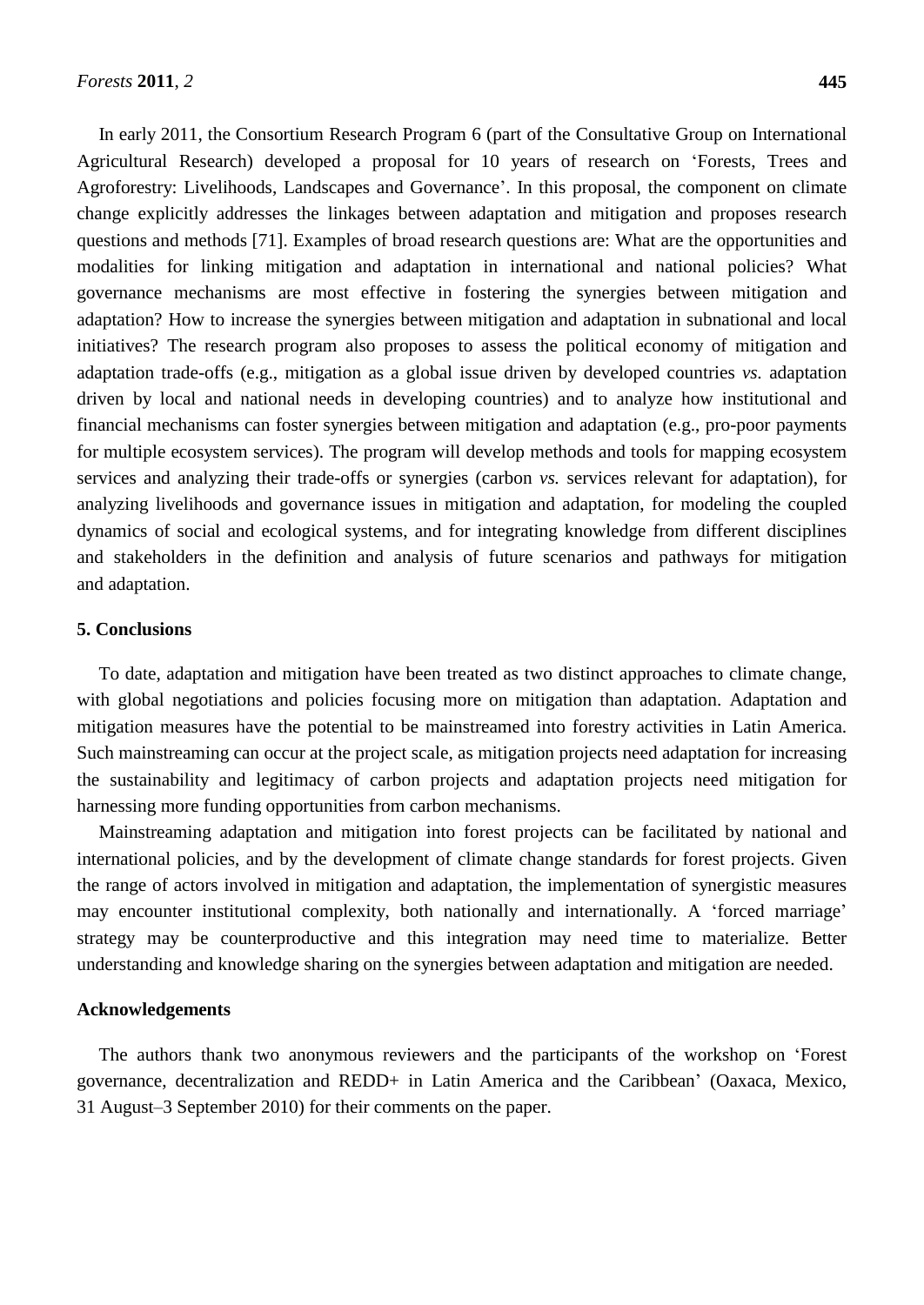# **References**

- 1. *Climate Change 2007: Synthesis Report*; Core Writing Team, Pachauri, R.K., Reisinger, A., Eds.; IPCC: Geneva, Switzerland, 2007; Available online: http://www.ipcc.ch/pdf/assessmentreport/ar4/syr/ar4\_syr.pdf (accessed on 18 March 2011).
- 2. Klein, R.J.T.; Schipper, E.L.F.; Dessai, S. Integrating mitigation and adaptation into climate and development policy: Three research questions. *Environ. Sci. Policy* **2005**, *8*, 579-588.
- 3. Tol, R.S.J. Adaptation and mitigation: Trade-offs in substance and methods. *Environ. Sci. Policy*  **2005**, *8*, 572-578.
- 4. Kok, M.T.J.; de Coninck, H.C. Widening the scope of policies to address climate change: Directions for mainstreaming. *Environ. Sci. Policy* **2007**, *10*, 587-599.
- 5. Laukkonen, J.; Blanco, P.K.; Lenhart, J.; Keiner, M.; Cavric, B.; Kinuthia-Njenga, C. Combining climate change adaptation and mitigation measures at the local level. *Habitat Int.* **2009**, *33*, 287-292.
- 6. Srivastava, L. Climate protection for sustainable development or sustainable development for climate protection? A case study from India. *Glob. Environ. Change* **2006**, *16*, 120-122.
- 7. Locatelli, B. *Local, Global: Integrating Mitigation and Adaptation*; Perspective Forests/Climate Change No. 3; Cirad: Paris, France, 2010.
- 8. Stehr, N.; Storch, H.V. Introduction to papers on mitigation and adaptation strategies for climate change: Protecting nature from society or protecting society from nature? *Environ. Sci. Policy*  **2005**, *8*, 537-540.
- 9. Pielke, R.J.; Prins, G.; Rayner, S.; Sarewitz, D. Lifting the taboo on adaptation. *Nature* **2007**, *445*, 597-598.
- 10. Dang, H.H.; Michaelowa, A.; Tuan, D.D. Synergy of adaptation and mitigation strategies in the context of sustainable development: The case of Vietnam. *Climate Policy* **2003**, *3*, S81-S96.
- 11. Ravindranath, N.H. Mitigation and adaptation synergy in forest sector. *Mitigat. Adapt. Strat. Global Change* **2007**, *12*, 843-853.
- 12. Parry, M.; Lowe, J.; Hanson, C. Overshoot, adapt and recover. *Nature* **2009**, *458*, 1102-1103.
- 13. Bernstein, L.; Bosch, P.; Canziani, O.; Chen, Z.; Christ, R.; Davidson, O.; Hare, W.; Huq, S.; Karoly, D.; Kattsov, V.; *et al. Synthesis Report*; Intergovernmental Panel on Climate Change: Cambridge, UK, 2007; p. 52.
- 14. McKibbin, W.J.; Wilcoxen, P.J. *Climate Policy and Uncertainty: The Roles of Adaptation* Versus *Mitigation*; Economics and Environment Network Working Paper EEN0306; The Brookings Institution: Washington, DC, USA, 2004.
- 15. Swart, R.; Raes, F. Making integration of adaptation and mitigation work: Mainstreaming into sustainable development policies? *Climate Policy* **2007**, *7*, 288-303.
- 16. Wilbanks, T.J. Issues in developing a capacity for integrated analysis of mitigation and adaptation. *Environ. Sci. Policy* **2005**, *8*, 541-547.
- 17. Watson, R.T.; Noble, I.R.; Bolin, B.; Ravindranath, N.H.; Verardo, D.J.; Dokken, D.J. *IPCC Special Report on Land-Use, Land-Use Change and Forestry*; Cambridge University Press: Cambridge, UK, 2000.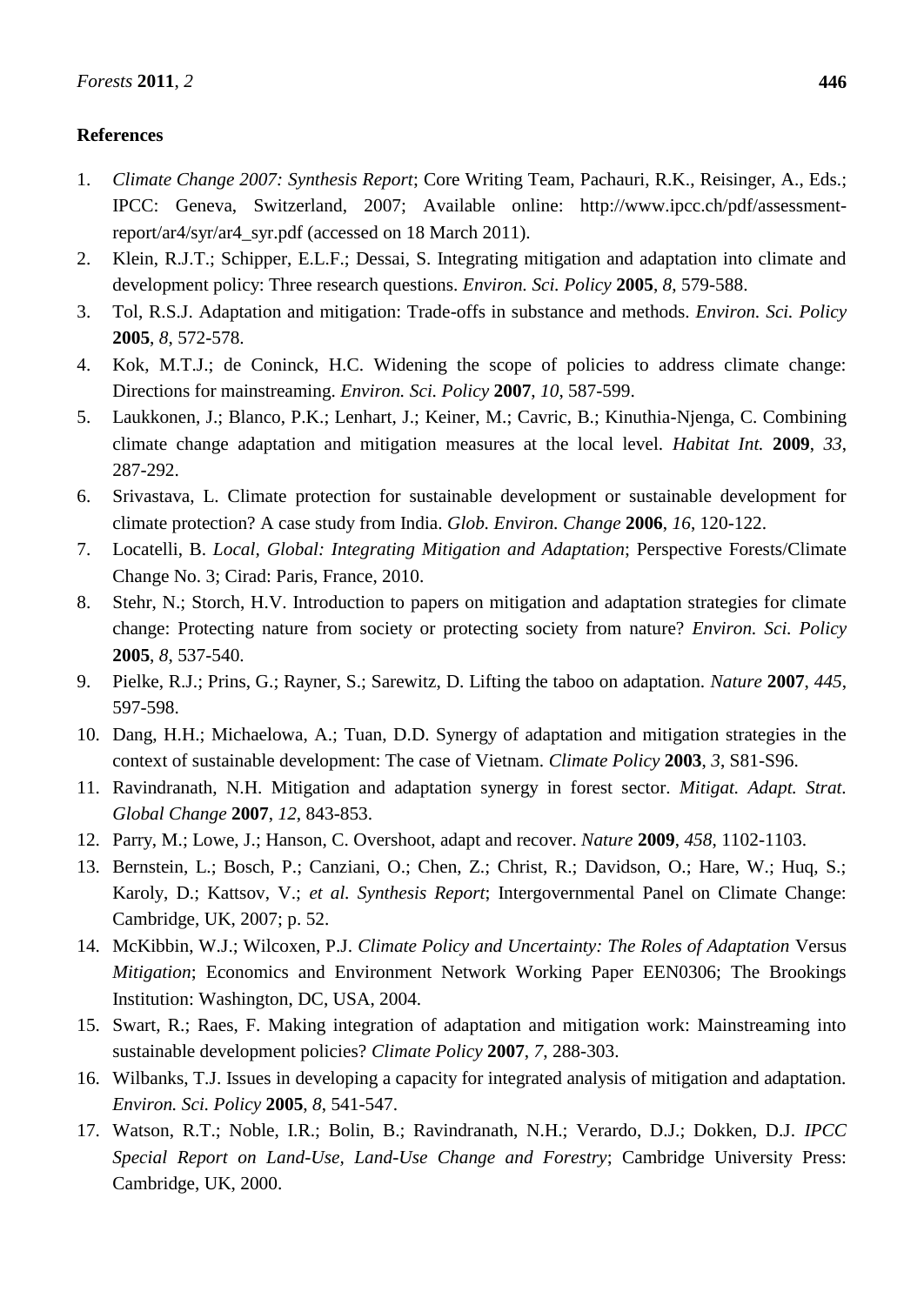- 18. Stern, S.N. *The Economics of Climate Change*; Cambridge University: Cambridge, UK, 2006; p. 27.
- 19. UNFCCC. CDM Project Search. UNFCCC: Bonn, Germany, 2010; Available online: http://cdm.unfccc.int/Projects/projsearch.html (accessed on 28 February 2011).
- 20. Angelsen, A. *Moving Ahead with REDD: Issues, Options, and Implications*; CIFOR: Bogor, Indonesia, 2008; p. 172.
- 21. Turner, W.R.; Oppenheimer, M.; Wilcove, D.S. A force to fight global warming. *Nature* **2009**, *428*, 278-279.
- 22. Peskett, L.; Brown, D.; Luttrell, C. *Can Payments for Avoided Deforestation to Tackle Climate Change also Benefit the Poor?* Forestry Briefing 12; Overseas Development Institute: London, UK, 2006.
- 23. *Convenient Solutions to an Inconvenient Truth: Ecosystem-Based Approaches to Climate Change*; The World Bank: Washington, DC, USA, 2009; p. 91.
- 24. Phelps, J.; Guerrero, M.C.; Dalabajan, D.A.; Young, B.; Webb, E.L. What makes a 'REDD' country? *Global Environ. Change* **2010**, *20*, 322-332.
- 25. Angelsen, A.; Brockhaus, M.; Kanninen, M.; Sills, E.; Sunderlin, W.D.; Wertz-Kanounnikoff, S. *Realising REDD+: National Strategy and Policy Options*; Center for International Forestry Research (CIFOR): Bogor, Indonesia, 2009; p. 390.
- 26. *CIFOR REDD+ Database*; CIFOR: Bogor, Indonesia, 2010; Available online: http://www.forestsclimatechange.org (accessed on 30 October 2010).
- 27. CCB Projects. The Climate, Community & Biodiversity Alliance: Arlington, VA, USA, 2011; Available online: http://www.climate-standards.org/projects/ (accessed on 28 February 2011).
- 28. Locatelli, B.; Kanninen, M.; Brockhaus, M.; Colfer, C.J.P.; Murdiyarso, D.; Santoso, H. *Facing an Uncertain Future: How Forest and People can Adapt to Climate Change*; CIFOR: Bogor, Indonesia, 2008; p. 86.
- 29. Vignola, R.; Locatelli, B.; Martinez, C.; Imbach, P. Ecosystem-based adaptation to climate change: What role for policy-makers, society and scientists? *Mitigat. Adapt. Strat. Global Change*  **2009**, *14*, 691-696.
- 30. Fisher, M.; Chaudhury, M.; McCusker, B. Do forests help rural households adapt to climate variability? Evidence from Southern Malawi. *World Dev.* **2010**, *38*, 1241-1250.
- 31. *CBD Connecting Biodiversity and Climate Change Mitigation and Adaptation: Report of the Second Ad Hoc Technical Expert Group on Biodiversity and Climate Change*; Secretariat of the Convention on Biological Diversity: Montreal, Canada, 2009; p. 126.
- 32. Pramova, E.; Locatelli, B.; Brockhaus, M.; Fohlmeister, S. Ecosystem-based Adaptation in the National Adaptation Programmes of Action (NAPAs). Presented at the *National Climate Change Adaptation Research Facility (NCCARF) 2010 Climate Adaptation Futures Conference*, Gold Coast, Australia, 29 June–1 July 2010.
- 33. Colls, A.; Ash, N.; Ikkala, N. *Ecosystem-based Adaptation: A Natural Response to Climate Change*; IUCN: Gland, Switzerland, 2009; p. 16.
- 34. Adaptation fund proposal for honduras. In the *Proceedings of Adaptation Fund Board, Project and Programme Review Committee Second Meeting*, Bonn, Germany, 15 September 2010; p. 41.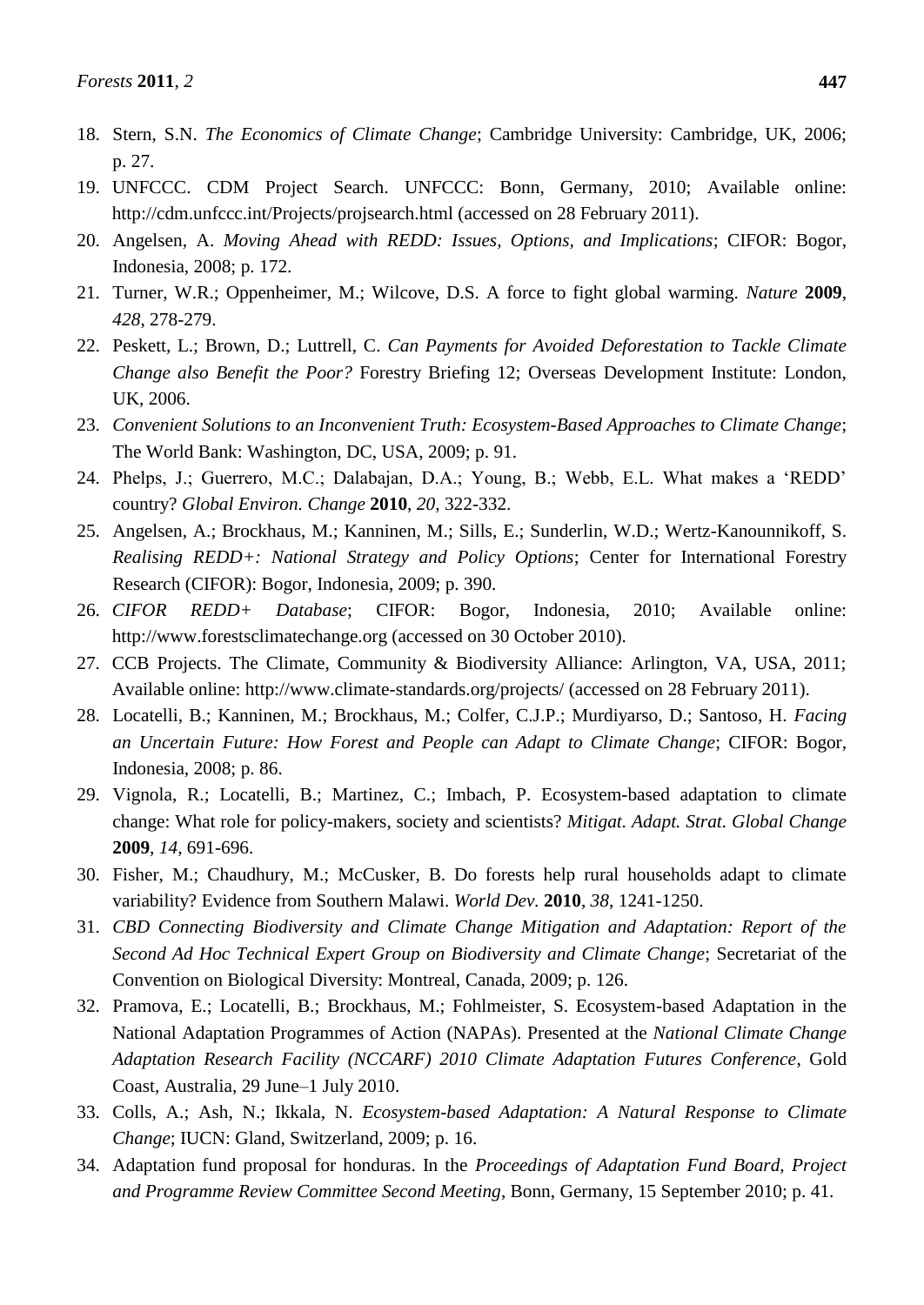- 35. Malhi, Y.; Roberts, J.T.; Betts, R.A.; Killeen, T.J.; Li, W.; Nobre, C.A. Climate change, deforestation, and the fate of the Amazon. *Science* **2008**, *319*, 169-172.
- 36. Noss, R.F. Beyond Kyoto: Forest management in a time of rapid climate change. *Conserv. Boil.*  **2001**, *15*, 578-590.
- 37. Guariguata, M.R.; Cornelius, J.P.; Locatelli, B.; Forner, C.; Sánchez-Azofeifa, G.A. Mitigation needs adaptation: Tropical forestry and climate change. *Mitigat. Adapt. Strat. Global Change*  **2008**, *13*, 793-808.
- 38. Reyer, C.; Guericke, M.; Ibisch, P.L. Climate change mitigation via afforestation, reforestation and deforestation avoidance: And what about adaptation to environmental change? *New Forests*  **2009**, *38*, 15-34.
- 39. Goulden, M.; Naess, L.O.; Vincent, K.; Adger, W.N. Accessing diversification, networks and traditional resource management as adaptations to climate extremes. In *Adapting to Climate Change: Thresholds, Values, Governance*; Adger, W.N., Lorenzoni, I., O'Brien, K.L., Eds.; University of Cambridge: Cambridge, UK, 2009; pp. 448-463.
- 40. Chhatre, A.; Agrawal, A. Trade-offs and synergies between carbon storage and livelihood benefits from forest commons. *Proc. Natl. Acad. Sci. USA* **2009**, *106*, 17667-17670.
- 41. Cowie, A.; Schneider, U.A.; Montanarella, L. Potential synergies between existing multilateral environmental agreements in the implementation of land use, land-use change and forestry activities. *Environ. Sci. Policy* **2007**, *10*, 335-352.
- 42. Zomer, R.; Trabucco, A.; van Straaten, O.; Bossio, D. *Carbon, Land and Water: A Global Analysis of the Hydrologic Dimensions of Climate Change Mitigation through Afforestation/Reforestation*; IWMI Research Report 101; International Water Management Institute: Colombo, Sri Lanka, 2006; p. 44.
- 43. Murdiyarso, D.; Robledo, C.; Brown, S.; Coto, O.; Drexhage, J.; Forner, C.; Kanninen, M.; Lipper, L.; North, N.; Rondón, M. Linkages between mitigation and adaptation in land-use change and forestry activities. In *Tropical Forests and Adaptation to Climate Change: in Search of Synergies*; Robledo, C., Kanninen, M., Pedroni, L., Eds.; CIFOR: Bogor, Indonesia, 2005; pp. 122-153.
- 44. Lawlor, K.; Olander, L.P.; Weinthal, E. *Sustaining Livelihoods While Reducing Emissions from Deforestation: Options for Policy Makers*; Working Paper NI WP 09-02; Nicholas Institute for Environmental Policy Solutions, Duke University: Durham, NC, USA, 2009.
- 45. May, P.H.; Boyd, E.; Veiga, F.; Chang, M. *Local Sustainable Development Effects of Forest Carbon Projects in Brazil and Bolivia: A View from the Field*; IIED: London, UK, 2004.
- 46. Nelson, K.C.; de Jong, B.H.J. Making global initiatives local realities: Carbon mitigation projects in Chiapas, Mexico. *Global Environ. Change* **2003**, *13*, 19-30.
- 47. Tipper, R. Helping Indigenous farmers to participate in the international market for carbon services: The case of Scolel Te. In *Selling Forest Environmental Services: Market based Mechanisms for Conservation and Development*; Pagiola, S., Bishop, J., Landell-Mills, N., Eds.; Earthscan: London, UK, 2002; pp. 223-234.
- 48. Smith, J.; Scherr, S.J. Capturing the value of forest carbon for local livelihoods. *World Dev.* **2003**, *31*, 2143-2160.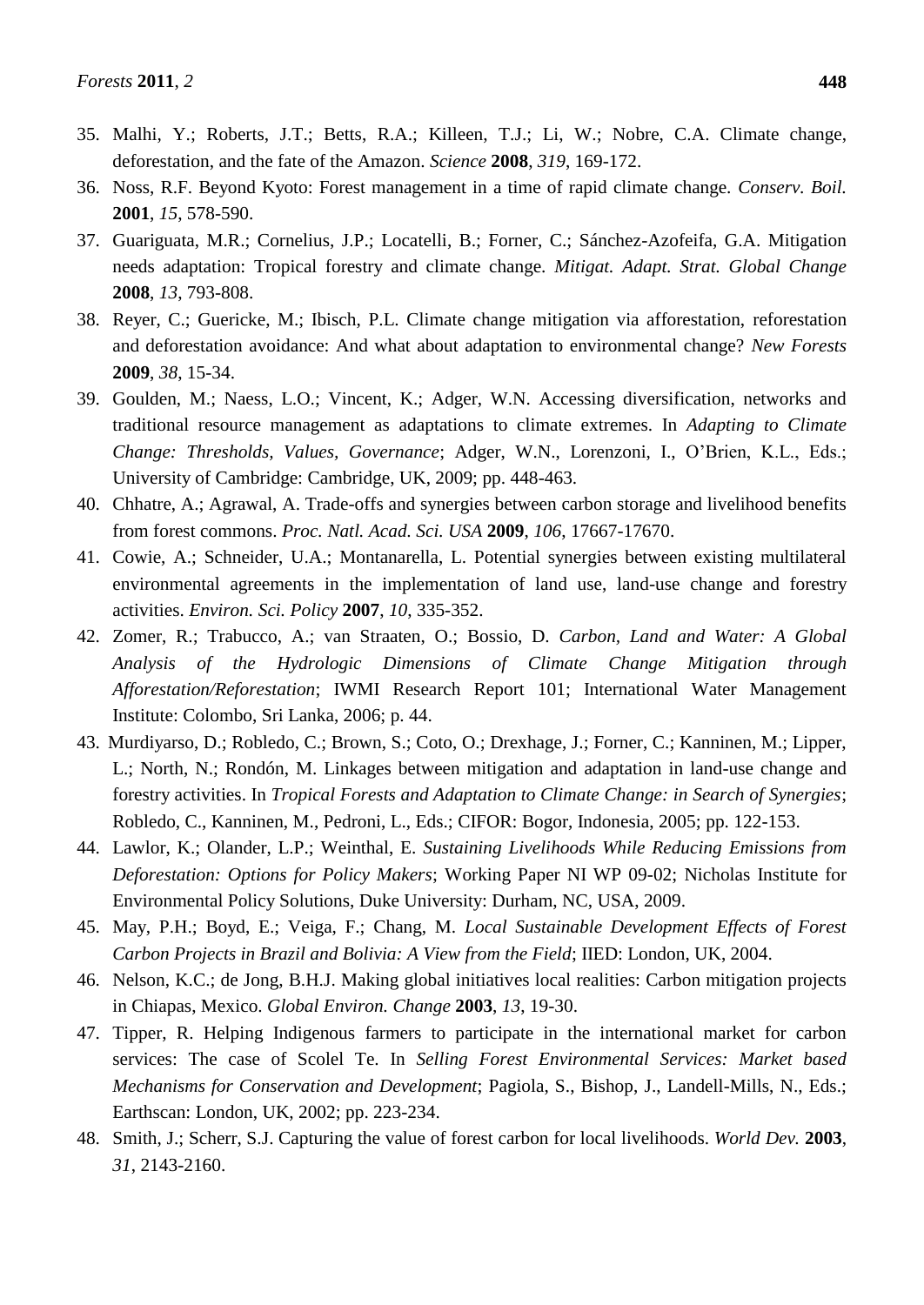- 49. Viana, V.M. *Sustainable Development in Practice: Lessons Learned from Amazonas*; Environmental Governance No. 3; International Institute for Environment and Development: London, UK, 2010; p. 60.
- 50. *The Juma REDD Project*; Amazonas Sustainable Foundation: Manaus, Brazil, 2008; Available online: http://www.fas-amazonas.org/en/secao/juma-redd-project/juma-redd-project (accessed on 9 March 2011).
- 51. Viana, V.M. Bolsa Floresta: Um instrumento inovador para a promoção da saúde em comunidades tradicionais na Amazônia. *Estudos Avançados* **2008**, *22*, 143-153.
- 52. Locatelli, B.; Imbach, P. Synergies and trade-offs between local and global ecosystem services in Costa Rica. In the *Proceedings of the Second DIVERSITAS Open Science Conference*, Cape Town, South Africa, 13–16 October 2009.
- 53. República de Colombia. *Segunda Comunicación Nacional ante la Convención Marco de las Naciones Unidas sobre Cambio Climático*; Sistema de Información Ambiental de Colombia, Ideam: Bogotá, Colombia, 2010.
- 54. Andrade Pérez, Á.; Medina Muñoz, M.M.; Shutze Páez, K.; Triana, J.V. Ecosystem-based adaptation: Lessons from the Chingaza Massif in the high mountain ecosystem of Colombia. In *Building Resilience to Climate Change: Ecosystem-based Adaptation and Lessons from the Field*; Andrade Pérez, Á., Herrera Fernández, B., Cazzolla Gatti, R., Eds.; IUCN: Gland, Switzerland, 2010; pp. 20-31.
- 55. Halpin, P.N.; Secrett, C.M. Potential impacts of climate change on forest protection in the humid tropics: A case study in Costa Rica. In *Impacts of Climate Change on Ecosystems and Species: Terrestrial Ecosystems*; Pernetta, J.C., Leemans, R., Elder, D., Humphrey, S., Eds.; IUCN: Gland, Switzerland, 1995; pp. 1-21.
- 56. Verchot, L.V.; Mackensen, J.; Kandji, S.; Noordwijk, M.V.; Tomich, T.; Ong, C.; Albrecht, A.; Bantilan, C.; Anupama, K.V.; Palm, C. Opportunities for linking adaptation and mitigation in agroforestry systems. In *Tropical Forests and Adaptation to Climate Change: In Search of Synergies*; Robledo, C., Kanninen, M., Pedroni, L., Eds.; CIFOR: Bogor, Indonesia, 2005; pp. 103-121.
- 57. Government of Mexico (GOM). *National Climate Change Strategy (Estrategia Nacional de Cambio Climático, ENACC)*; Secretar á de Medio Ambiente y Recursos Naturales (SEMARNAT): Mexico D.F., Mexico, 2007.
- 58. Government of Mexico (GOM). *Mexico's Fourth National Communication to the UNFCCC*; Secretar á de Medio Ambiente y Recursos Naturales (SEMARNAT): Mexico D.F., Mexico, 2009.
- 59. Government of Mexico (GOM). *Special Climate Change Program 2009–2012 (PECC)*; Secretaría de Medio Ambiente y Recursos Naturales (SEMARNAT): Mexico D.F., Mexico, 2009.
- 60. SEMARNAT; CONANP *Estrategia de cambio climático para áreas protegidas (ECCAP)*; SEMARNAT (Secretaria de Medio Ambiente y Recursos Naturales), CONANP (Comisión Nacional de Areas Naturales Protegidas): Mexico D.F., Mexico, 2010; p. 41.
- 61. Angelsen, A.; Kaimowitz, D. Rethinking the causes of deforestation: Lessons from economic models. *World Bank Res. Obs.* **1999**, *14*, 73-98.